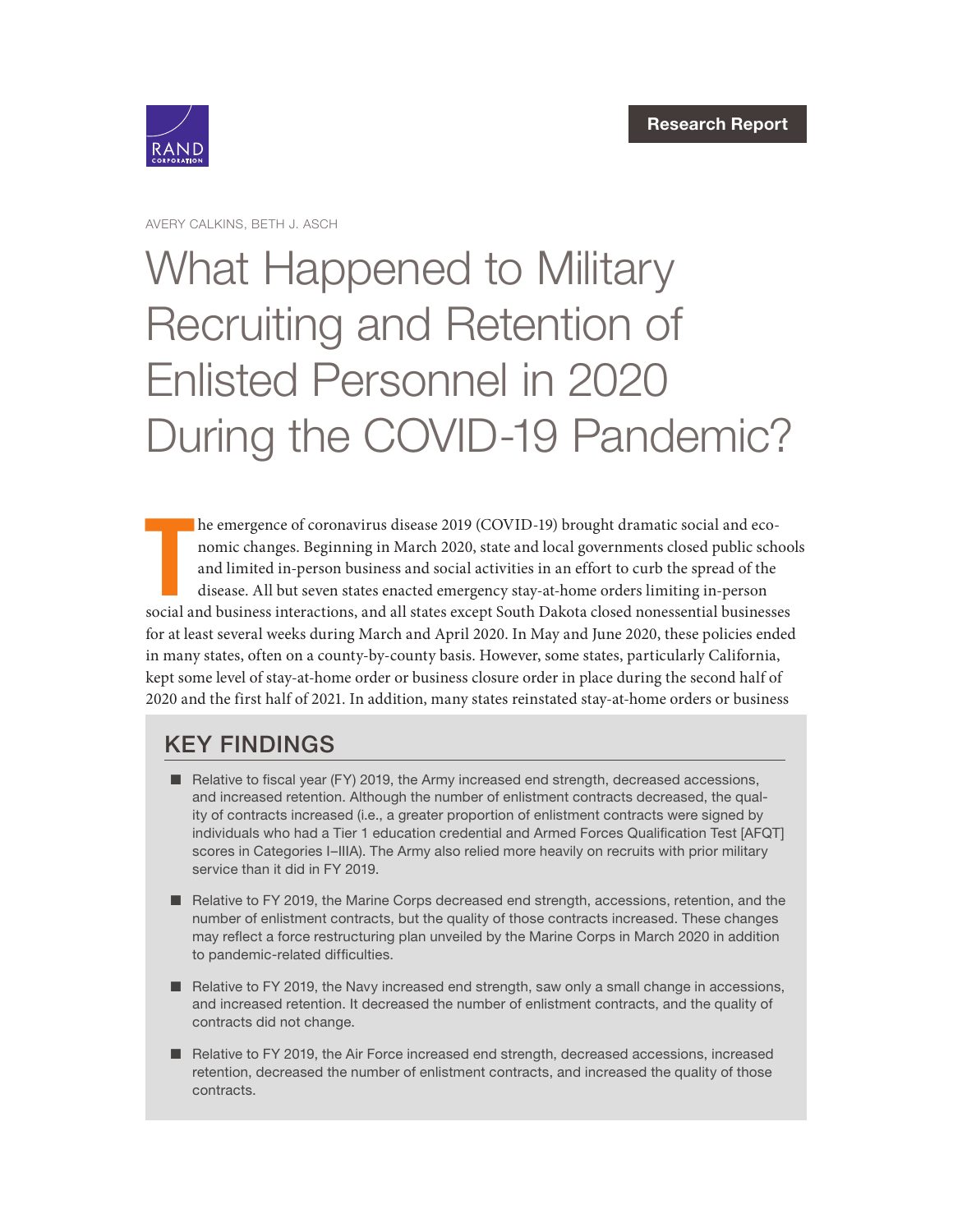closures later in 2020 as local conditions worsened (Chetty et al., 2020).

The early months of the pandemic were marked by a dramatic rise in youth unemployment. As shown in Figure 1, youth unemployment rates rose dramatically from March 2020 to April 2020—from 16 percent to 33 percent for individuals ages 16 to 19 and from 10 percent to 25 percent for individuals ages 20 to 24. Youth unemployment remained elevated at the end of FY 2020.

High unemployment rates often drive military recruiting and retention (Asch, 2019; Warner and Asch, 1995). Therefore, under normal circumstances, the supply of personnel to the military, both in the form of accessions and retention, would have been expected to increase during FY 2020 relative to previous years. However, military operations, including recruiting and retention activities, are typically conducted in person, and COVID-19– related stay-at-home orders and social distancing requirements dramatically changed how the armed services typically managed personnel. Young adults contemplating enlistment and personnel already in service might have been less willing to participate in in-person interactions, especially in the early months of the pandemic, and might have chosen not to join the military—or to stay in the military—when they would have made a different choice in the absence of the pandemic. Changes in spouse employment, loss of child care, school closures, and other pandemicrelated changes might have also affected potential recruits and already-serving members. In the face of these potential obstacles, the armed services were

#### Abbreviations

| <b>AFOT</b>   | <b>Armed Forces Qualification Test</b> |
|---------------|----------------------------------------|
| COVID-19      | coronavirus disease 2019               |
| <b>DMDC</b>   | Defense Manpower Data Center           |
| DoD           | Department of Defense                  |
| FY            | fiscal year                            |
| <b>MFPCOM</b> | <b>Military Entrance Processing</b>    |
|               | Command                                |
| <b>NPS</b>    | non-prior-service                      |
| OSD           | Office of the Secretary of Defense     |
| PS            | prior service                          |
| <b>USAREC</b> | U.S. Army Recruiting Command           |
| YOS           | years of service                       |

required to quickly adapt their policies and procedures or risk missing their end strength objectives with too few accessions, too few personnel retained, or both.

This report provides an exploratory, descriptive analysis of the changes in recruiting and retention in the military during the COVID-19 pandemic. We examine how active-duty recruiting and retention changed in each service between early and later FY 2020 and how recruiting and retention changed in FY 2020 relative to the previous five years. We also examine changes in end strength, enlistment contracts and accessions, recruit quality, and retention. This report is a first look at the resiliency of the services to the pandemic and sets the stage for further analysis of the effectiveness of specific recruiting and retention policies and procedures—especially those related to virtual recruiting—taken by the services during the pandemic.

Table 1 summarizes the following results:

- Relative to FY 2019, the Army increased end strength, decreased accessions, and increased retention. Enlistment contracts decreased, but the quality of contracts increased (i.e., a greater proportion of enlistment contracts were signed by individuals who had a Tier 1 education credential and AFQT scores in Categories I–IIIA). The Army also relied more heavily on recruits with prior military service than it did in FY 2019.
- Relative to FY 2019, the Marine Corps decreased end strength, accessions, retention, and enlistment contracts, but the quality of contracts increased. These changes may reflect a force restructuring plan unveiled by the Marine Corps in March 2020 in addition to pandemic-related difficulties.
- Relative to FY 2019, the Navy increased end strength, saw only a small change in accessions, and increased retention. The number of enlistment contracts decreased, and the quality of contracts did not change.
- Relative to FY 2019, the Air Force increased end strength, decreased accessions, and increased retention. The number of enlistment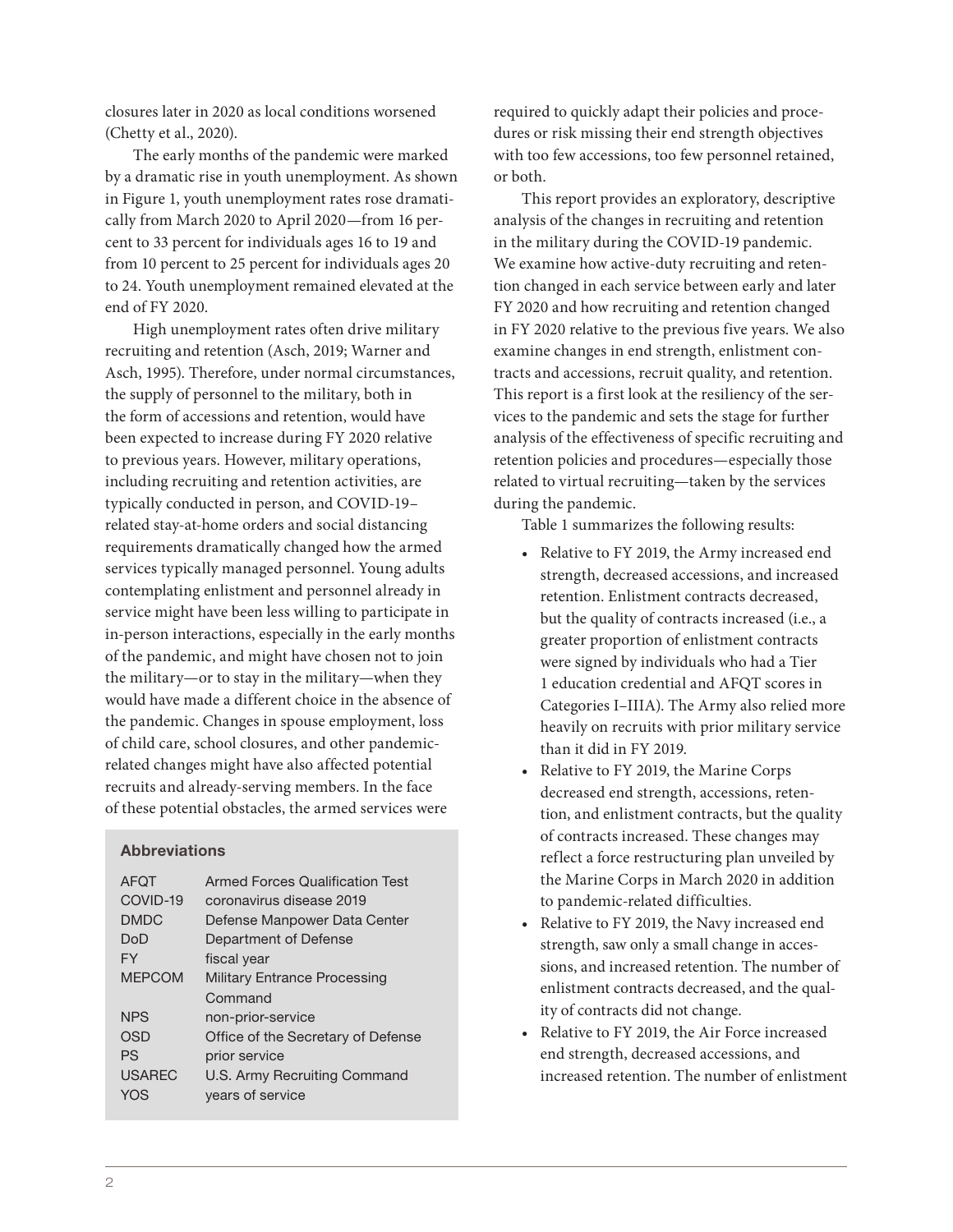FIGURE 1 Monthly Youth Unemployment Rates



SOURCE: Authors' calculations using Integrated Public Use Microdata Series, Current Population Survey (Flood et al., 2020). This figure depicts unemployment rates for youth ages 16 to 19 and 20 to 24 who have at least a high school diploma and are not enrolled in school.

| 10ULL 1                   |                                                            |                        |           |                         |                         |
|---------------------------|------------------------------------------------------------|------------------------|-----------|-------------------------|-------------------------|
|                           | Summary of End Strength, Recruiting, and Retention Changes |                        |           |                         |                         |
| Service                   | <b>End Strength</b>                                        | Enlisted<br>Accessions | Retention | Enlistment<br>Contracts | Quality of<br>Contracts |
| Army                      | Increased                                                  | Decreased              | Increased | <b>Decreased</b>        | Increased               |
| Marine Corps <sup>a</sup> | Decreased                                                  | Decreased              | Decreased | <b>Decreased</b>        | Increased               |

Air Force **Increased** Decreased Increased Decreased **Increased** Decreased Increased

TABLE 1

NOTE: Changes are relative to FY 2019.<br><sup>a</sup> The Marine Corps enacted a new force restructuring plan in March 2020 that called for decreasing end strength. Changes in Marine Corps end strength, accessions, and retention likely reflect the new plan in addition to the effects of the COVID-19 pandemic.

Navy **Increased** Broadly the same Increased Decreased Broadly the same

b The Air Force lowered its accession goal in recognition of the difficulties that recruiters were facing during the pandemic (Losey, 2020).

#### contracts decreased, but the quality of contracts increased.

Notably, the initial drop in enlisted accessions and enlistment contracts in each service occurred during March and April 2020, a period when each of the services placed restrictions on in-person recruiting activities to curb the spread of COVID-19. However, during that same period, each service maintained or improved the quality of its contracts. Each of the services also extended options for separating personnel to voluntarily extend contracts; news articles as early as the second week of April 2020 noted that the services were hoping to persuade personnel to voluntarily continue their service (e.g., Correll, 2020). Retention increased in each service except for the Marine Corps; there were larger increases

in retention among retirement-eligible personnel (except in the Marine Corps, in which a smaller decrease occurred). Our results suggest that the services primarily focused on retention in order to meet their end strength goals during the COVID-19 pandemic. Given the timing of the changes in accessions and contracts and the increase in the quality of contracts in most services, we believe that restrictions on in-person recruiting were more likely to be responsible for the decrease in contracts and accessions during FY 2020 than a change in young people's willingness to serve in the military.

Table 2 provides a closer look at each of the services' recruiting outcomes in FY 2020 relative to FY 2019. Specifically, it shows accession goals and accessions achieved of recruits without prior military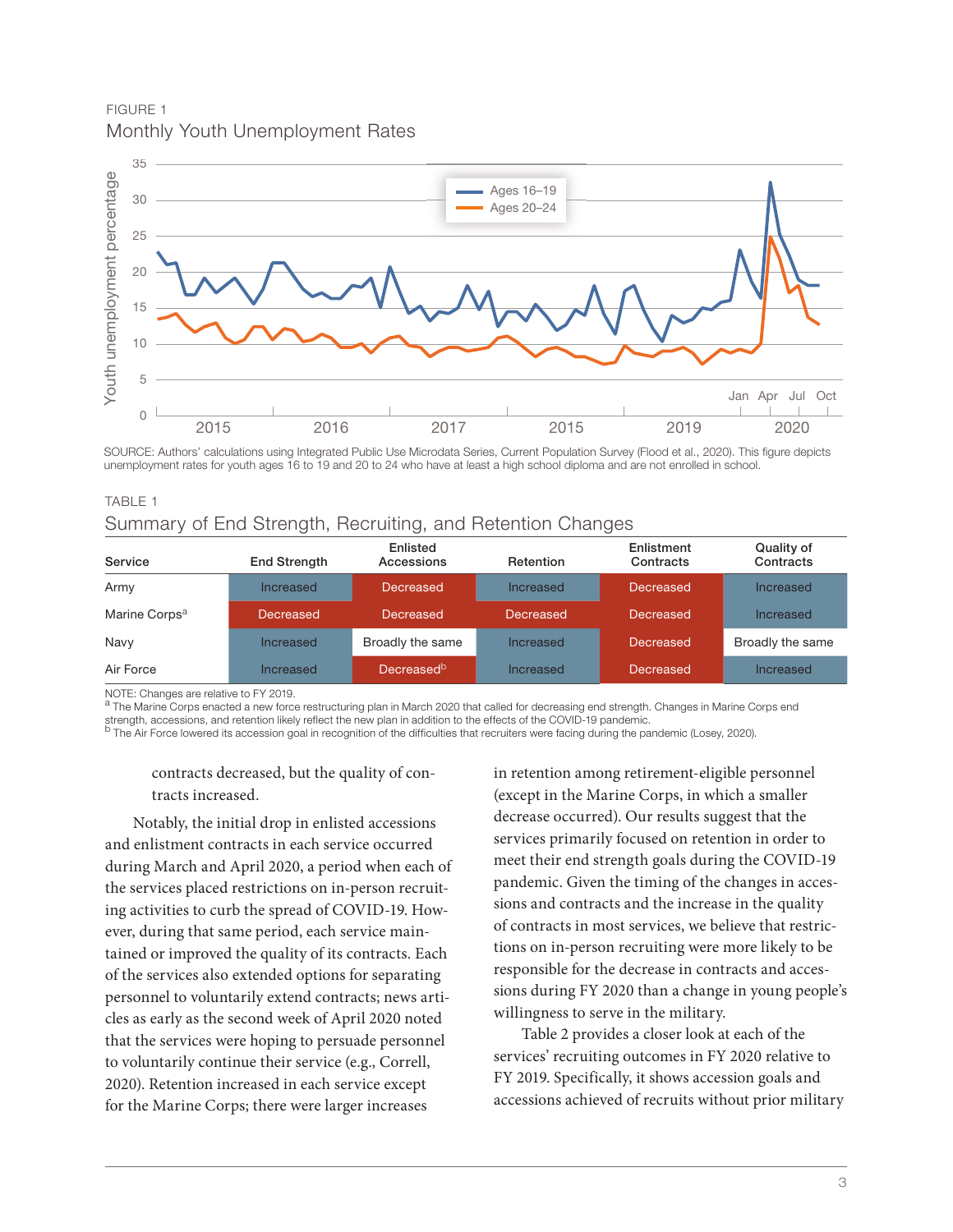### TABLE 2 Non-Prior-Service Accessions and Goals

|              | Fiscal Year 2019  |                       |                                   | Fiscal Year 2020  |                       |                                   | Percentage                                               |
|--------------|-------------------|-----------------------|-----------------------------------|-------------------|-----------------------|-----------------------------------|----------------------------------------------------------|
| Service      | Accession<br>Goal | Accession<br>Achieved | Percentage<br>of Goal<br>Achieved | Accession<br>Goal | Accession<br>Achieved | Percentage<br>of Goal<br>Achieved | Change in Goal,<br>Fiscal Year 2019-<br>Fiscal Year 2020 |
| Army         | 68,000            | 68.185                | 100.3%                            | 61.200            | 61.249                | 100.1%                            | $-10.0\%$                                                |
| Navy         | 39,000            | 39.027                | 100.1%                            | 39,600            | 39,678                | 100.2%                            | 1.5%                                                     |
| Marine Corps | 31.767            | 31.777                | 100.0%                            | 28.208            | 28.048                | 99.4%                             | $-11.2%$                                                 |
| Air Force    | 32,300            | 32.421                | 100.4%                            | 26.373            | 26,373                | 100%                              | $-18.3%$                                                 |

SOURCE: Kapp, 2021.

service. Each service essentially reached 100 percent of its accession goal in FY 2020, suggesting successful recruiting despite the disruption of the pandemic. It is possible that the services dropped their accession goals midyear and met 100 percent of the new, lower goal, rather than meeting their original accession goals. The table also indicates that while the Navy, by and large, kept its accession goal constant relative to FY 2019, the Army, Air Force, and Marine Corps substantially reduced their goals in FY 2020 relative to FY 2019. For the Air Force, the goal dropped by nearly 20 percent (from 32,421 to 26,373); the Marine Corps' goal dropped by 12 percent, and the Army's goal dropped by 10 percent.

In the following sections, we discuss how each service's policies changed as a result of COVID-19 and take a closer look at the accession outcomes and enlistment contract outcomes. We also examine each service's planned end strength for FY 2020 and how retention changed to ensure that each service met its end strength goals.

### Approach

The following military personnel files from the Defense Manpower Data Center (DMDC) were merged to conduct this analysis:

**• Military Entrance Processing Command (MEPCOM) records on all personnel processed at and examined at Military Entrance Processing Stations from FY 2015 to FY 2020.**  This file is a monthly snapshot, from all four services, of individuals who signed enlistment contracts and accessions for active duty. It also

includes demographics, aptitude test scores, and other key characteristics necessary for examining changes in the quality of enlistment contracts during the COVID-19 pandemic.

- **• Defense Enrollment Eligibility Reporting System (FY 2015 to FY 2020).** These records provide demographic information on activeduty personnel.
- **• Active Duty Master File (FY 2015 to FY 2020).** This file is a monthly snapshot of the inventory of all active-duty personnel in each service (with individual records on each service member).

### Measuring Recruiting and Retention **Outcomes**

### End Strength

Each service sets a yearly goal for *end strength*—the number of individuals who will be in each service at the end of the FY. End strength goals are approved by Congress as part of the Department of Defense (DoD) budget process each year. End strength achievement is determined by the flow of individuals into the military (*accessions*) and the number of already-serving personnel who remain in the military (*retention*); an examination of changes in end strength must take both of those factors into account. Our information on the services' end strength goals for FY 2020 and their actual end strengths in FY 2019 and FY 2020 is sourced from the FY 2020, FY 2021, and FY 2022 DoD budget requests (Office of the Undersecretary of Defense [Comptroller]/Chief Financial Officer, 2019, 2020, 2021).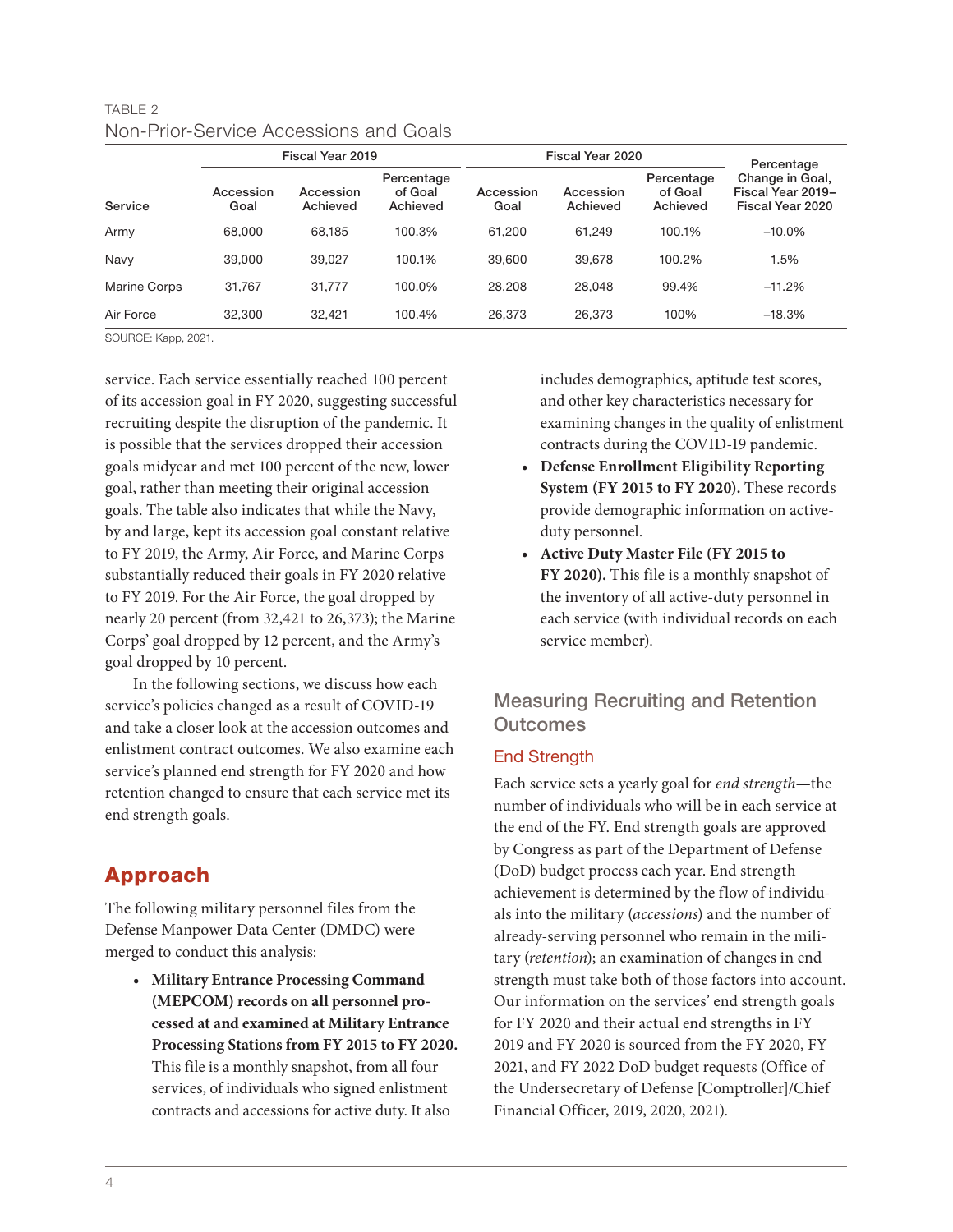#### Recruiting Outcomes

#### Accessions and Contracts

Every FY, each service sets a goal for accessions—the number of individuals who will be shipped to basic training, and later to initial entry training, during the year. The goal reflects the services' end strength target for the year and the degree to which that target will be met by retaining currently serving personnel.

The number of accessions in a given month is affected by the number of training seats available, and the services seek to level-load accessions over the year so that no training program is oversubscribed in a given month. Therefore, both the total number of accessions in an FY and in a given month are driven by service goals and policy.

Beginning in March and April 2020, each of the services set COVID-19–related limits on shipping to basic training for a short period. This directly affected the number of accessions. In addition, some recruits who had contracted to enter the military might have changed their mind because of a desire to minimize in-person interactions. Therefore, we used MEPCOM data to compute the number of accessions achieved by each service by FY and by month.

Another key outcome is the number of enlistment contracts produced nationally in each service, calculated using MEPCOM data. An enlistment contract is a promise by a qualified recruit to enlist in the military. The recruit signs a contract to enlist in the military at a future date. This date could be months from signing, although some recruits sign a contract and ship to basic training in the same month.

Although each service sets an annual contract goal, the accession mission is the critical outcome for each service; the number of contracts must be sufficient to ensure that the service meets its accession mission for the current and future FYs. Because the flow of accessions is carefully controlled throughout the year—unlike contracts—researchers typically use contracts as a metric of the supply of qualified recruits willing to join the military and use accessions as a metric of the interaction of both the supply of qualified recruits and the services' demand for new enlistees (e.g., Dale and Gilroy, 1985; Knapp et al., 2018).<sup>1</sup>

Signing an enlistment contract traditionally requires interacting with a recruiter in person, but

many recruiting activities can be performed online; however, online recruiting activities may be less effective than in-person activities. The Army, Marine Corps, and Navy all engaged in some virtual recruiting activities prior to the pandemic, with the Army and Marine Corps making efforts to engage with potential recruits and with military families via social media and the Navy already partway through the implementation of a plan that allowed recruiters to work remotely and conduct prospecting via social media (Mondal, 2020; Wenger et al., 2019). The COVID-19 pandemic directly affected the production of contracts through limits on in-person interactions and potentially through changing youths' desire to join the military.

#### Recruit Quality

Research shows that higher-aptitude recruits perform better at hands-on military tasks, and recruits with at least a high school diploma are more likely to complete their enlistment contract term of service (Buddin, 2005). Because of the importance of recruit quality, the Office of the Secretary of Defense (OSD) sets benchmarks based on each of these metrics. Specifically, OSD requires that at least 60 percent of recruits without prior military service score above average (in Categories I to IIIA) on the AFQT. OSD also requires that at least 90 percent be high school diploma graduates (Tier 1 education). A *high-quality recruit* is a high school diploma graduate who scores in AFQT Categories I–IIIA.

In addition to considering changes in accessions and contracts that occurred during the COVID-19 pandemic, we also considered changes in the quality of enlistment contracts. High-quality recruits have better civilian opportunities and consequently require more recruiter effort to enlist. If recruiting became more difficult as a result of the pandemic, recruit quality might have decreased even if the raw number of accessions and contracts remained the same. On the other hand, because the services prefer high-quality contracts, they might have reallocated their efforts toward enlisting those individuals, resulting in no change or even an increase in the percentage of recruits that are high-quality. Furthermore, increases in the civilian unemployment rate likely increased youth interest in military service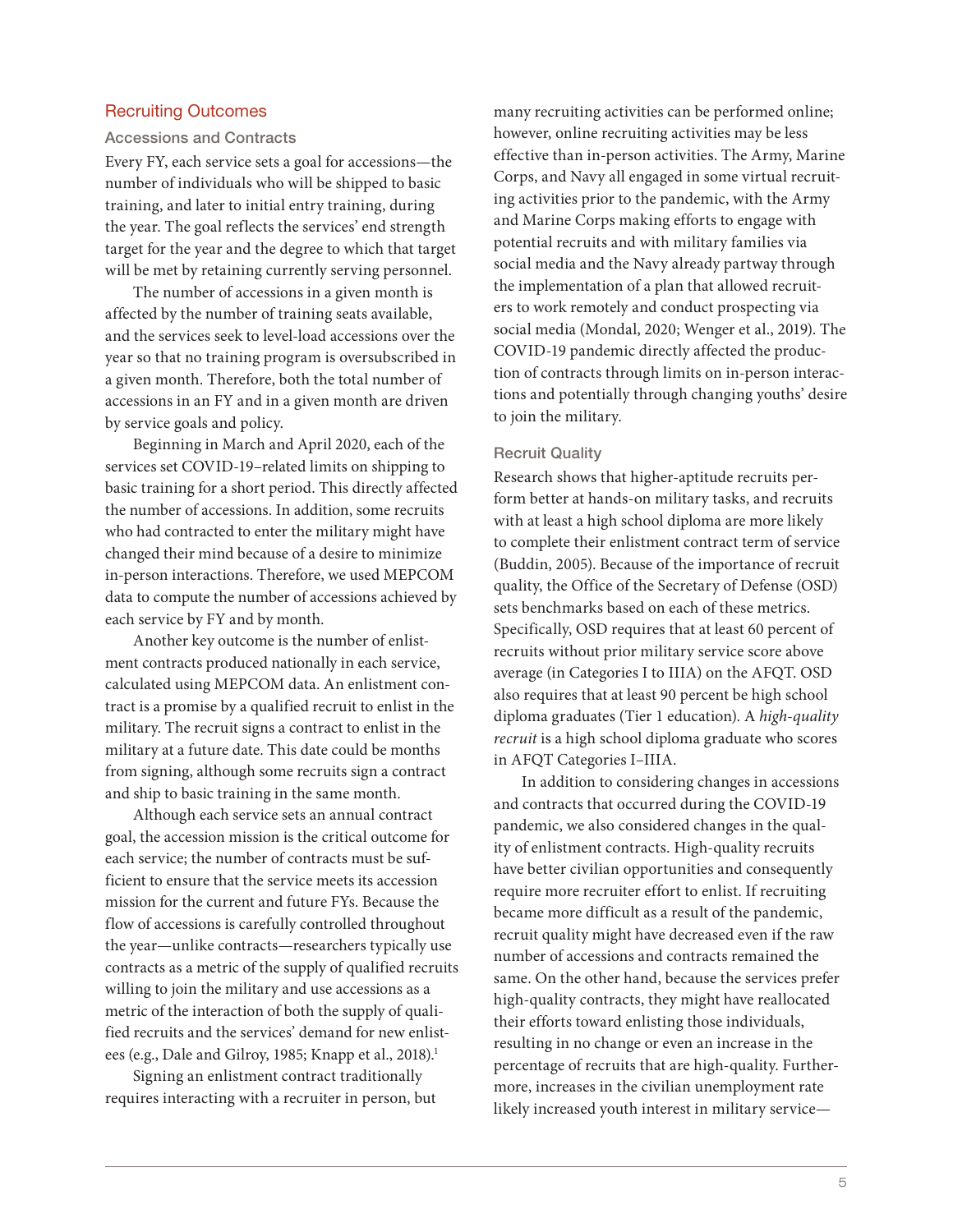and the move toward virtual classroom teaching might have affected how high-quality individuals weighed military service versus college.

#### Prior Service Recruits

Finally, one metric that is specific to the Army is the number of recruits with prior military service.<sup>2</sup> The number of prior-service (PS) recruits is generally kept relatively low by the Army because such recruits require higher pay (Orvis et al., 2018), but the Army might increase the percentage of PS recruits when necessary to meet its recruiting goal. A larger percentage of PS recruits is an indicator of a more difficult recruiting environment.

#### Retention Outcomes

The other input toward meeting end strength is retention. We summarize annual retention outcomes using one-year continuation rates at each year of service (YOS).3 Continuation rates are calculated as follows:

(Number of personnel in service in both October year *t* and October year *t* + 1)

### (Number of personnel in service in October year *t*)

For example, the continuation rate for FY 2020 is the percentage of personnel who were in service in October 2020 who remained in service in October 2021. Those remaining in service in October 2021 either were not at the end of their service term and did not leave early or were at the end of their service term and chose to remain in the military. Continuation therefore reflects retention in that it is influenced both by reenlistments among personnel freely able to make such decisions and by attrition among personnel still serving their obligated service term.4

Military operations are typically conducted in person, and pandemic-related restrictions on inperson interactions might have directly affected military operations in a way that changed service members' desire to remain in the military. The increased unemployment rate might also have led members to choose to stay in the military.5 Retention also may have increased because of fewer injuries during inperson training exercises. Finally, if the services were

concerned about failing to meet their accession mission during the pandemic, they may have allowed more members to stay, thereby increasing retention.

### Results for the U.S. Army

### Policies During the Pandemic

Army recruiting activities moved entirely online during March 2020, when the Army closed all of its recruiting stations and temporarily allowed recruiters to work from home. News articles from spring 2020 noted recruiting difficulties related to these restrictions on in-person recruiting, although some interviews highlighted the benefits of new online methods of recruiting, such as social media engagement with prospective recruits (Burns and Baldor et al., 2020). A phased return to in-person applicant processing began in late April 2020 (U.S. Army Recruiting Command [USAREC] Public Affairs, 2020b).

The Army also modified policies regarding shipping recruits to basic training. These modifications decreased accessions. In March, the Army reduced the size of training classes to allow recruits to practice social distancing; in April, the Army suspended all shipping to basic training for two weeks. The Army also required new recruits to quarantine for two weeks at the beginning of basic training (USAREC Public Affairs, 2020a).

Based on these changes to in-person recruiting, we would expect the number (and the quality) of enlistment contracts and accessions to fall. The changes in shipping to basic training likely affected accessions more than contracts, and the requirements for in-person learning at basic training also might have led some potential recruits to delay accession. However, the dramatic rise in youth unemployment likely increased the incentive to enlist, which means that the expected direction of changes in contracts and accessions is ambiguous.

For already enlisted soldiers, in late March 2020, the Army issued a press release noting the availability of short-term contract extensions (from three to 23 months) with approval from soldiers' immediate commanders (Army Public Affairs, 2020). In contrast to the longer-term contracts associated with reenlistment, short-term contract extension options likely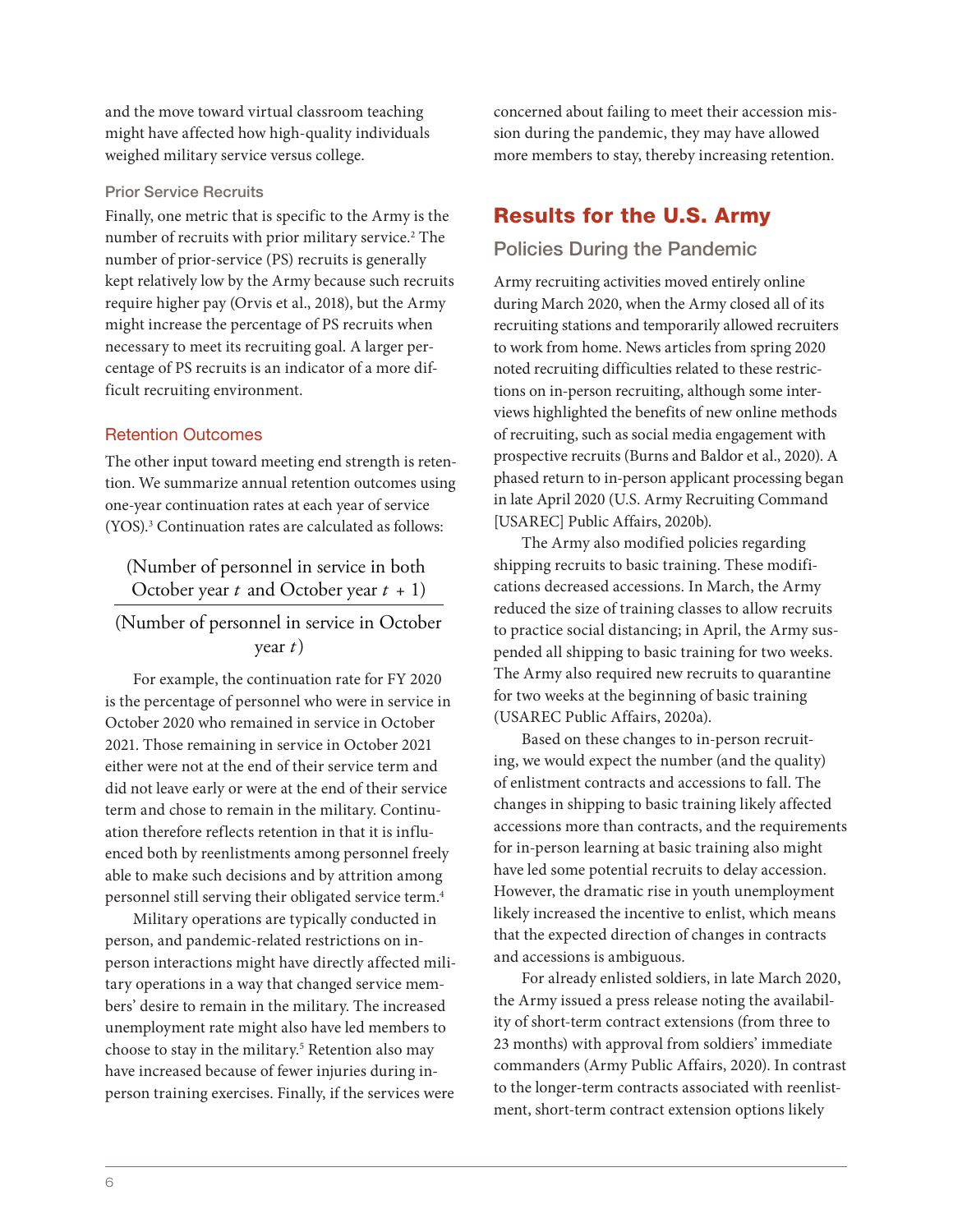made it easier for personnel to remain in the military when they would otherwise have separated. They also provided a short-term solution for COVID-19–related challenges. Short-term options should have a less lasting effect on the shape of the force, including promotion rates or seniority, than longer-term options. This benefits the Army in terms of managing the force.

### Changes in Army End Strength, Accessions, and Retention

#### **End Strength**

As shown in Table 3, the Army planned to increase end strength by 0.2 percent in FY 2020 (2,000 personnel over the FY 2019 projection as of the time that the FY 2020 budget was submitted in March 2019). The implication is that either recruiting or retention (or both) would be required to increase relative to their levels in FY 2019. The Army exceeded its end strength goal in FY 2019, and the Army end strength goal for FY 2020 was later updated from 480,000 to 485,000. The Army slightly exceeded this goal, raising end strength by a total of 1,442 from FY 2019.

End strength is reached through a combination of accessions and retention. We examine this combination to understand how the Army reached its end strength goal in FY 2020 despite the challenges presented by the COVID-19 pandemic.

#### Accessions

As shown in Panel A of Figure 2, Army accessions fell by 10 percent from FY 2019 to FY 2020, to their lowest level since FY 2015. Panel B of Figure 2 plots the number of Army accessions in each month of FY 2019 and FY 2020. Army accessions were lowest (relative to FY 2019) during April, May, and September 2020.

The drop in accessions in April and May is to be expected because of the pause in shipping to basic training and the restrictions on other in-person recruiting activities. The reason for the drop in accessions in September is unknown. It might have occurred because the Army knew that by the end of August, retention had risen to meet its end strength goal despite a short-term decrease in accessions or because the Army knew it had met its accession goal for the year.

#### TABLE 3

Army End Strength Goals

| Fiscal Year 2019 Actual | Fiscal Year 2020 Goal                                                                                         | Fiscal Year 2020 Actual |
|-------------------------|---------------------------------------------------------------------------------------------------------------|-------------------------|
| 483.941                 | 480,000 requested/enacted (+2,000 more than FY 2019 projection);<br>updated to 485,000 after FY 2019 realized | 485.383                 |

SOURCE: Office of the Undersecretary of Defense (Comptroller)/Chief Financial Officer, 2019, 2020, 2021.

#### FIGURE 2

#### Army Enlisted Accessions



SOURCE: Authors' calculations using DMDC data.

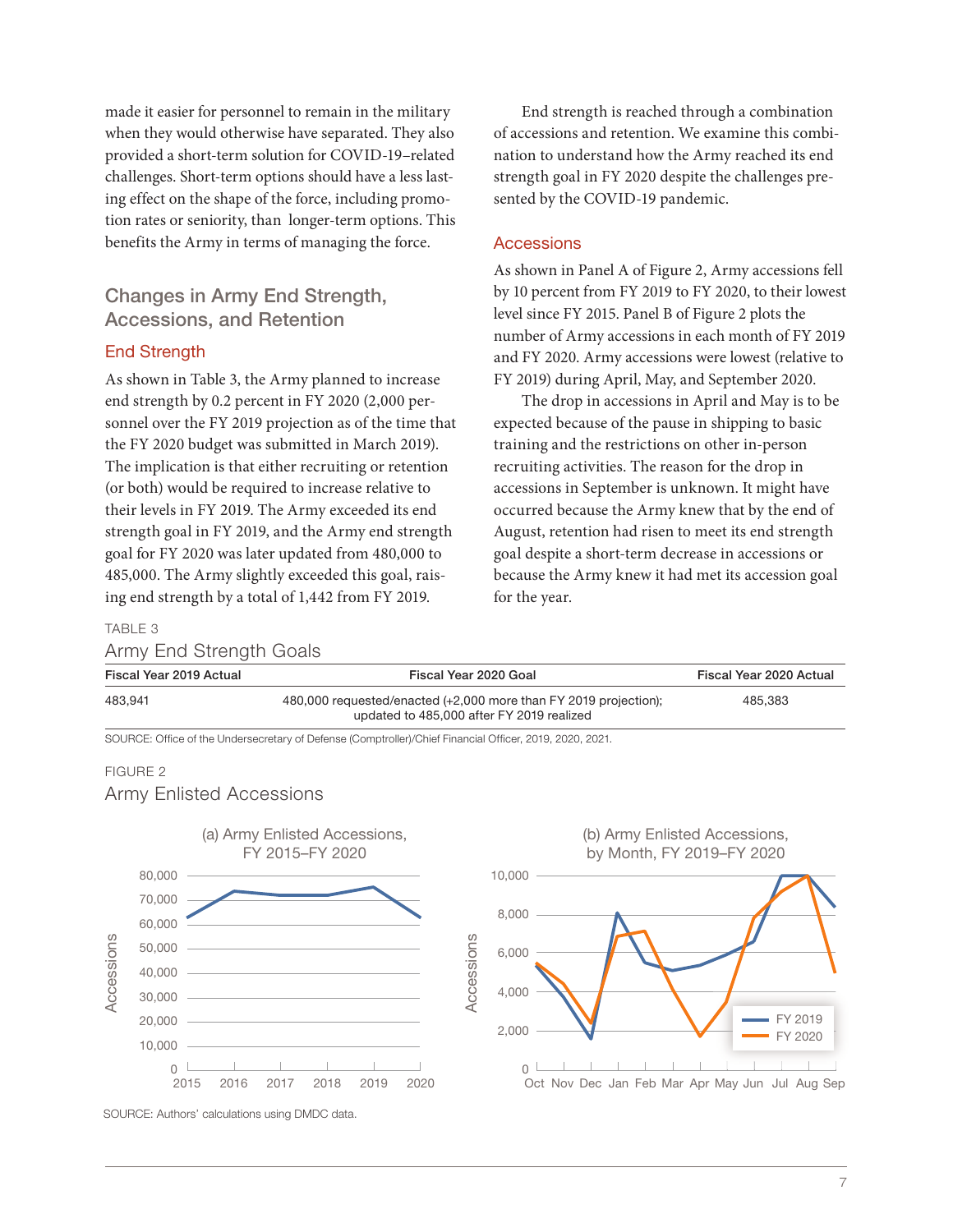#### **Retention**

The drop in accessions and slight rise in planned end strength imply that retention of enlisted personnel must have risen during FY 2020 relative to FY 2019. As shown in Figure 3, retention increased most among retirement-eligible personnel—that is, personnel with over 20 YOS. In total, expected Army enlisted years served per recruit increased from 6.0 years in FY 2019 to 6.1 years in FY 2020. Among those with at least 20 YOS, expected years served increased by 9 percent, and among those with fewer than 20 YOS, expected years served increased by only 1 percent.

### Changes in Contracts and Recruit **Quality**

Figure 4 shows Army enlistment contracts over time. As shown in Panel A, Army enlistment contracts fell by 16 percent from FY 2019 to FY 2020, to their lowest level since FY 2015. Panel B shows the number of Army enlistment contracts produced in each month of FY 2019 and FY 2020. Relative to FY 2019, contract numbers were lowest in March, April, and May 2020—when recruiting stations were fully closed. The number of enlistment contracts produced in September 2020 was not significantly smaller than

the number of contracts produced in FY 2019, unlike the Army's accession numbers. This supports the notion that the drop in accessions in September was a deliberate move on the part of the Army which was based on the likelihood of meeting the Army's end strength goal through retention alone.

Difficult recruiting environments can also lead to decreases in the average quality of contracts. However, the huge increase in the youth unemployment rate (beginning in April 2020) could have increased the pool of qualified prospects. We therefore examine how the quality of contracts changed in FY 2020 relative to previous years.

Figure 5 displays the percentage of Army nonprior-service (NPS) contracts that were high-quality. As shown in Panel A, the percentage of high-quality contracts rose in FY 2020 to the level seen in FY 2018, which was the highest level since FY 2015. Panel B shows the percentage of high-quality NPS contracts signed per month in FY 2019 and FY 2020. The quality of contracts rose sharply in April 2020 relative to April 2019. This was during the most serious period of youth unemployment and during the period when all recruiting activities were being done virtually.

Figure 6 further breaks down quality metrics to better understand how the Army responded to the pandemic in terms of maintaining recruit quality. DoD requires that 90 percent of accessions hold

### 100 One-year continuation rate One-year continuation rate  $80$ 60 40 FY 2019 FY 2020 20 0 1 3 5 7 9 11 13 15 17 19 21 23 25 27 29 31+Years of service

Army Retention in Fiscal Years 2019 and 2020

SOURCE: Authors' calculations using DMDC data.

FIGURE 3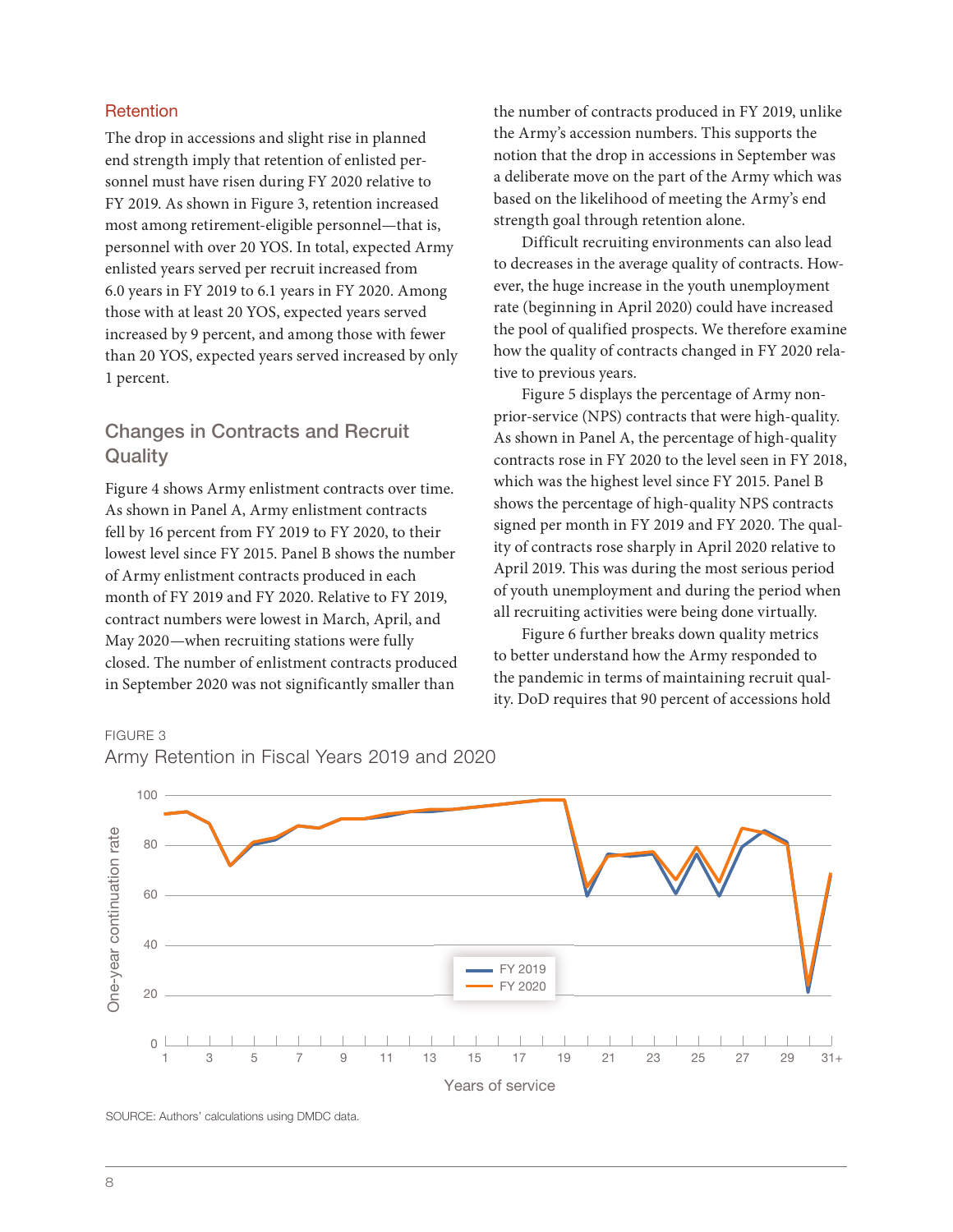FIGURE 4 Army Enlistment Contracts



SOURCE: Authors' calculations using DMDC data.

FIGURE 5

Percentage of Army Non-Prior-Service Enlistment Contracts That Are High-Quality



a Tier 1 education credential and that 60 percent have AFQT scores in Categories I–IIIA. The Army exceeded both of these benchmarks in every month of FY 2020. Panel A reports the percentage of Tier 1 contracts in each month of FY 2019 and FY 2020. Contracts in FY 2020 were more likely to be Tier 1 during the first half of FY 2020 than their counterparts in the first half of FY 2019. The percentage of Tier 1 contracts decreased slightly from April to May 2020, but only fell below the FY 2019 level in September. Panel B reports the percentage of contract signers with AFQT Categories I–IIIA in each month

of FY 2019 and FY 2020. Contracts in FY 2020 were equally or slightly more likely to have AFQT Categories I–IIIA for each month in the first half of FY 2020 than they were in the first half of FY 2019. The percentage of contracts with AFQT Categories I–IIIA increased slightly from March to April 2020 and remained slightly elevated above its FY 2019 level until September 2020.

Finally, another metric of recruiting difficulty is the percentage of PS recruits. As shown in Figure 7, the percentage of Army contracts with prior ser-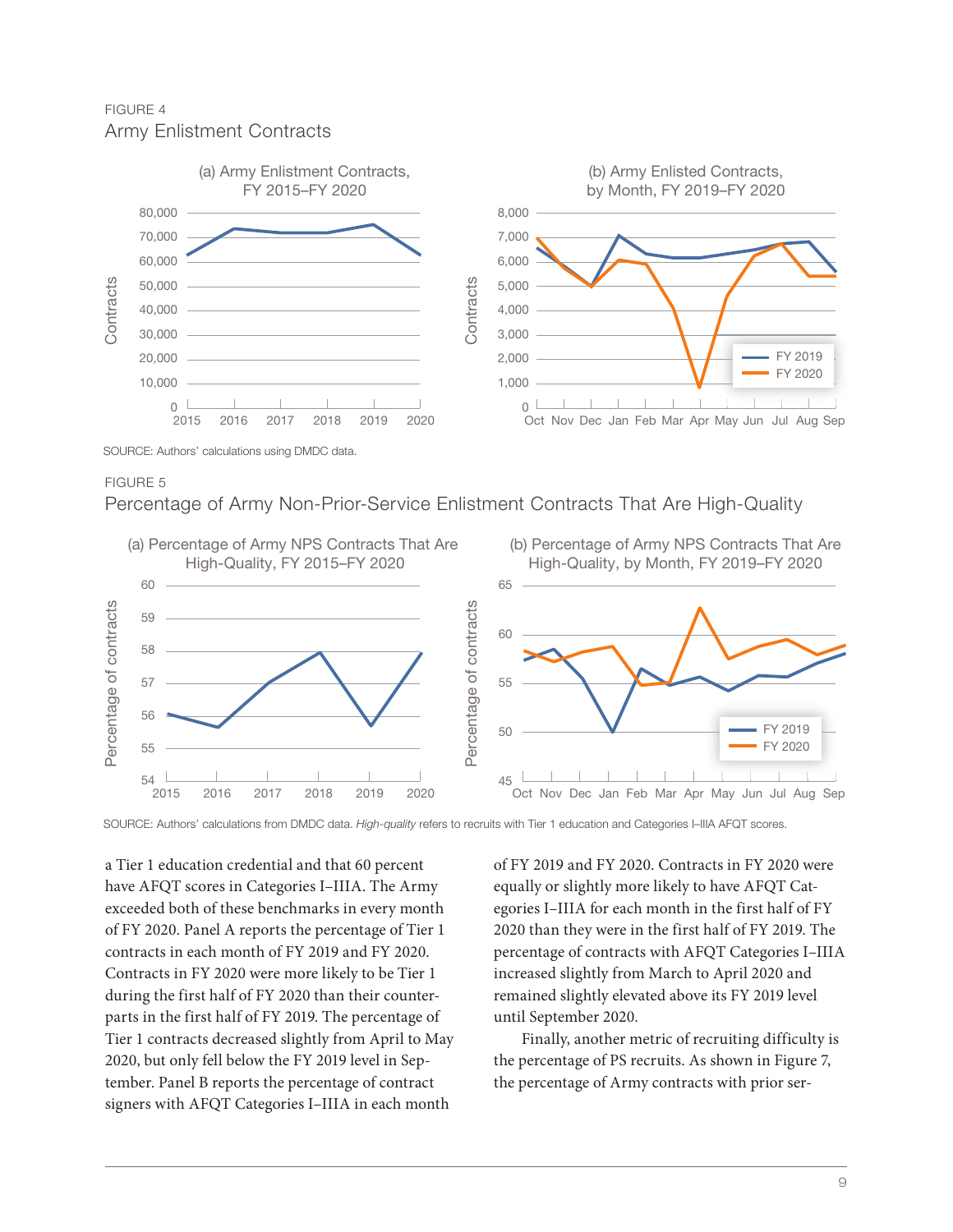Percentage of Army Contracts with Tier 1 Education and Armed Forces Qualification Test Categories I–IIIA



SOURCE: Authors' calculations from DMDC data.

FIGURE 7

Percentage of Army Prior Service Contracts



SOURCE: Authors' calculations from DMDC data. Prior service is determined using the information provided in the DMDC MEPCOM data and may differ from the definition used by the Army.

vice rose in FY 2020 relative to FY 2019, but did not exceed the five-year high of FY 2018.

### Summary

Although Army enlisted accessions and contracts decreased in FY 2020 relative to previous years, the Army was able to meet its FY 2020 end strength goal through increased retention of retirementeligible enlisted personnel. The quality of Army

enlisted recruits also rose relative to FY 2019. We conclude from these results that the Army showed some resiliency to the pandemic. However, the drop in enlistment contracts in the second half of the year, combined with a small increase in the FY 2021 end strength goal (Office of the Undersecretary of Defense [Comptroller]/Chief Financial Officer, 2020), might put further pressure on Army recruiting. Furthermore, increased retention among retirement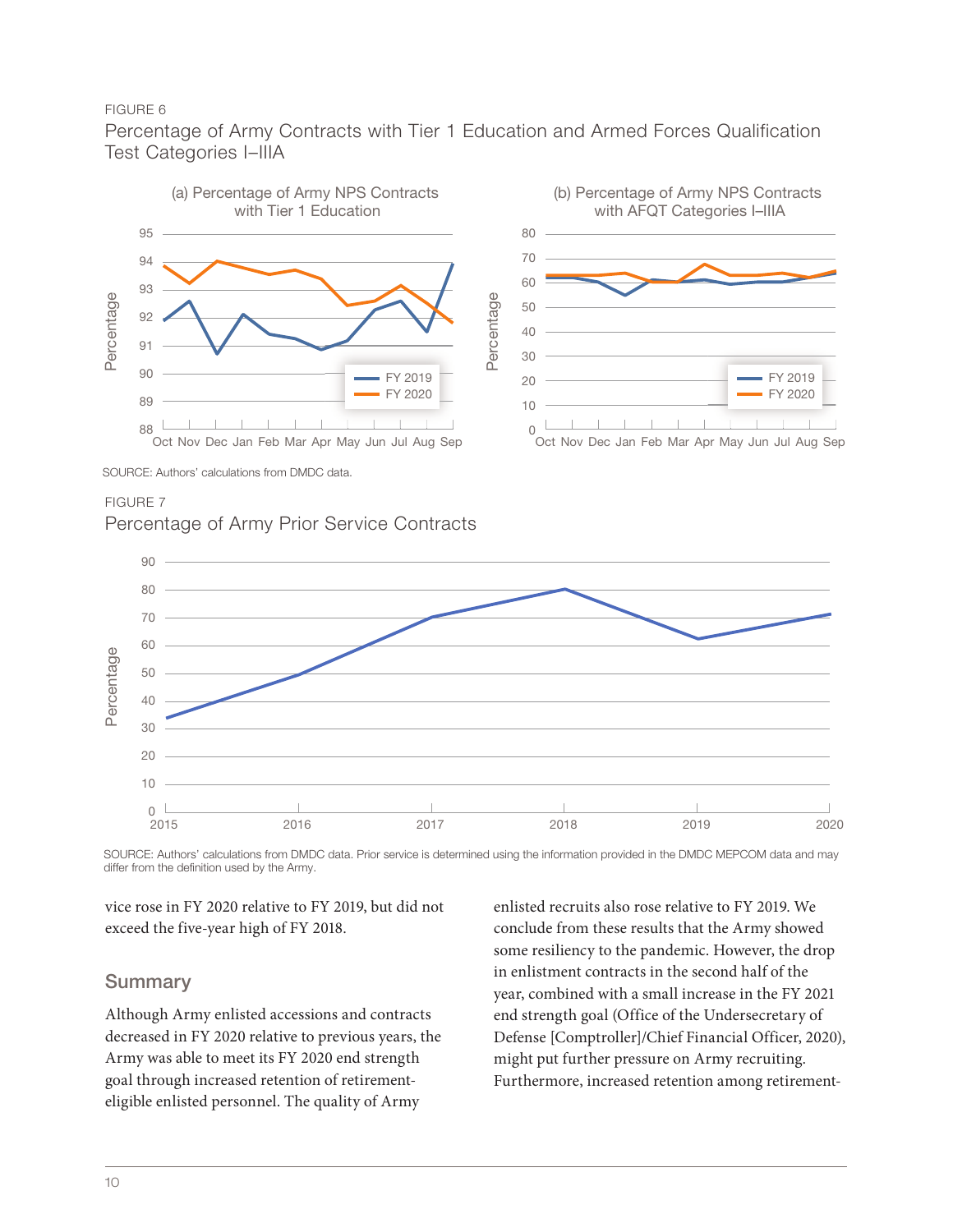eligible personnel might require the Army to slow promotion to higher grades in the future.

### Results for the U.S. Marine Corps

#### Policies During the Pandemic

During March 2020, Marine Corps recruiters shifted to online-only prospecting and meetings with applicants (Kronenberg, 2020). In March and April of that year, the Marine Corps also modified policies regarding shipping recruits to basic training, which decreased accessions. Shipping to Marine Corps Recruit Depot Parris Island was paused for one week at the end of March because a recruit tested positive for COVID-19 (Snow, 2020a). The Marine Corps also instituted a two-week quarantine at the beginning of basic training in March 2020; in April 2020, they reduced the size of training classes to provide recruits with greater ability to practice social distancing (Snow, 2020b).

In early April, the Marine Corps announced that separating personnel who needed additional time to transition could extend their enlistment contracts through June 30, 2020, with potential for further extensions through September 30, 2020, if additional time was needed (Marine Corps Administrative Message 213/20, 2020). These changes are relatively similar to those made by the Army, and we would expect the effects on recruiting and retention outcomes to be qualitatively similar.

In March 2020, the Marine Corps unveiled a talent management plan—*Force Design 2030*—that began a major restructuring of the force. The plan calls for modernizing the force, cutting force elements and reducing end strength (U.S. Marine Corps, 2020). This restructuring, although independent of the pressures of COVID-19, likely led to reduced end strength for the Marine Corps, implying that accessions, retention, or both could be lower than initially planned at the beginning of FY 2020.

### Changes in End Strength, Accessions, and Retention

As shown in Table 4, at the beginning of FY 2020, the Marine Corps planned to increase end strength by approximately 100 personnel, implying that either accessions or retention (or both) would rise slightly relative to their levels in FY 2019. Actual end strength in FY 2020 fell by 5,051 from FY 2019, missing the end-strength goal set at the beginning of the year. However, as mentioned earlier, the Marine Corps announced a force restructuring plan in March 2020 that would gradually reduce end strength to 172,000, and the fall in Marine Corps end strength may well reflect the restructuring plan rather than difficulties related to the pandemic (U.S. Marine Corps, 2020).

Both recruiting and retention fell for the Marine Corps in FY 2020. As shown in Panel A of Figure 8, Marine Corps accessions fell by 12 percent from FY 2019 to FY 2020. Panel B of Figure 8 plots the number of Marine Corps accessions in each month of FY 2019 and FY 2020. Accessions were lowest (relative to FY 2019) during March, April, July, and September 2020. The drop in accessions in April and May is to be expected because of the pause in shipping to basic training and the restrictions on other in-person recruiting activities. The drop in accessions between June and September likely reflects the force restructuring plan.

As shown in Figure 9, Marine Corps retention fell for personnel at all experience levels. The expected number of years served per enlisted recruit fell from 4.6 years in FY 2019 to 4.5 years in FY 2020. However, retention fell by more for service members with fewer than 20 YOS. Among those with less than 20 YOS, expected years served fell by 8 percent; among those with at least 20 YOS, expected years served fell only 1 percent.

TABLE 4

|  |  |  | Marine Corps End Strength Goals |  |
|--|--|--|---------------------------------|--|
|--|--|--|---------------------------------|--|

| Fiscal Year 2019 Actual | Fiscal Year 2020 Goal                                                                                    | Fiscal Year 2020 Actual |
|-------------------------|----------------------------------------------------------------------------------------------------------|-------------------------|
| 186,009                 | 186,200 (+100 more than FY 2019 projection)                                                              | 180.958                 |
|                         | SOURCE: Office of the Undersecretary of Defense (Comptroller)/Chief Financial Officer, 2019, 2020, 2021. |                         |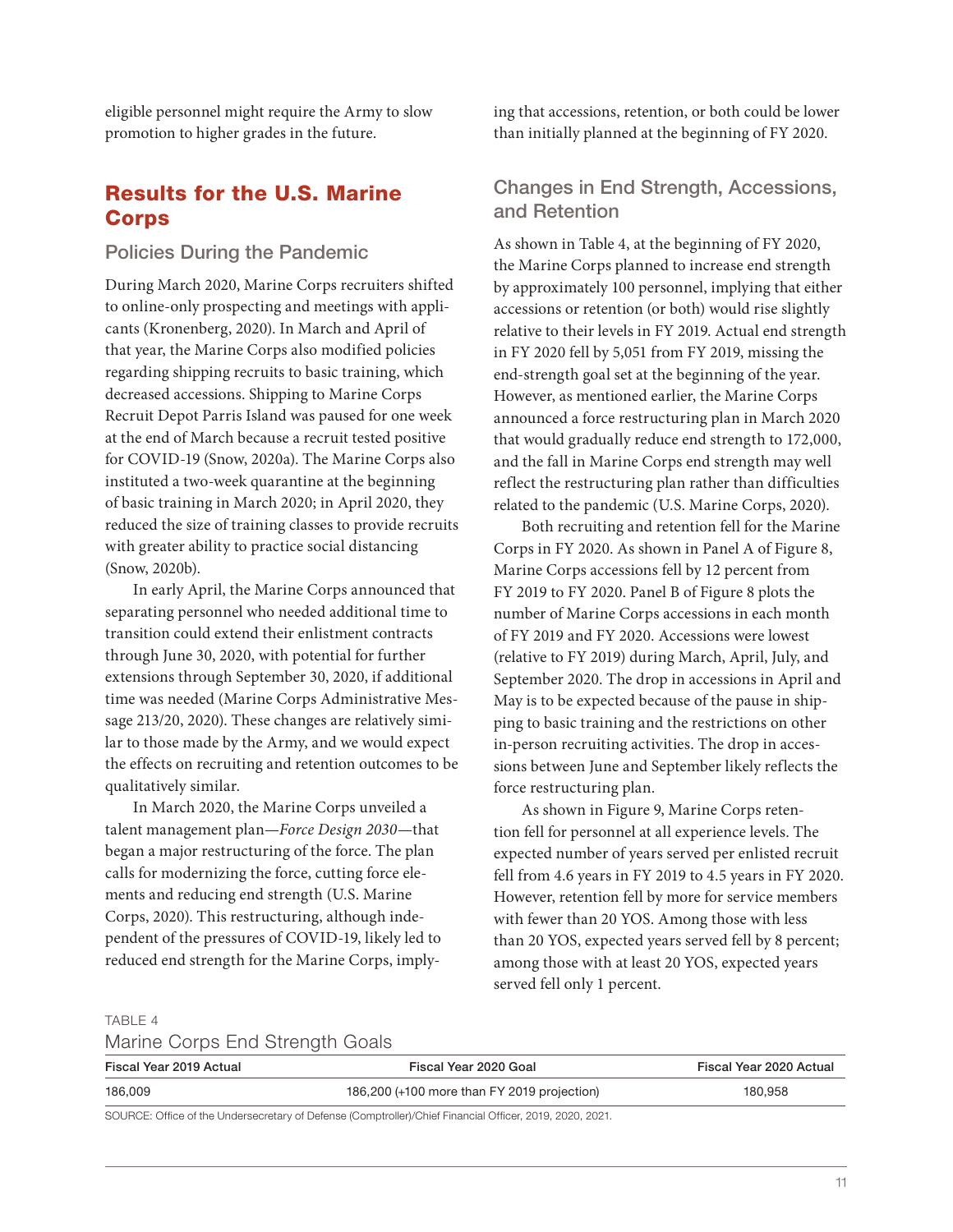FIGURE 8 Marine Corps Enlisted Accessions



FIGURE 9 Marine Corps Retention in Fiscal Years 2019 and 2020



SOURCE: Authors' calculations using DMDC data.

### Changes in Contracts and Recruit **Quality**

Figure 10 describes how Marine Corps enlistment contracts changed in FY 2020. As shown in Panel A, contracts fell by 16 percent from FY 2019 to FY 2020. Panel B shows the number of Marine Corps enlistment contracts produced in each month of FY 2019 and FY 2020. Contracts were lowest in April and May 2020 (when some recruiting activities were virtual) compared with FY 2019. However, contracts

remained below their FY 2019 rate in June, July, and August 2020, which could be related to the new Marine Corps force restructuring plan.

Figure 11 shows the percentage of Marine Corps NPS contracts that are high-quality. As shown in Panel A, the quality of contracts rose in FY 2020 relative to FY 2019, reversing a previous downward trend. Panel B plots the quality of contracts in each month of FY 2019 and FY 2020. The quality of contracts rose particularly from April to May 2020; the quality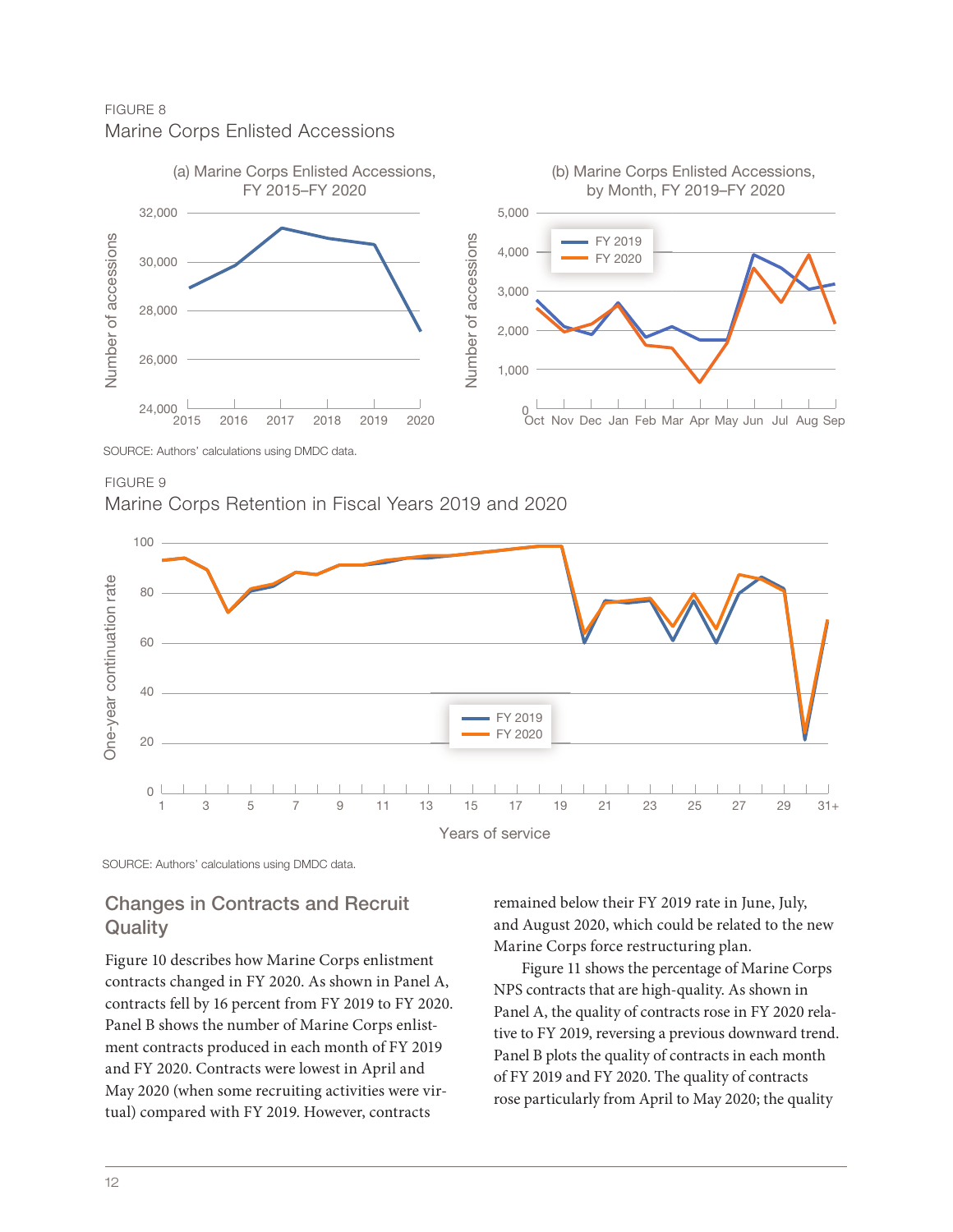FIGURE 10 Marine Corps Enlistment Contracts



Percentage of Marine Corps Non-Prior-Service Enlistment Contracts That Are High-Quality



remained higher than that of FY 2019 for the remainder of the FY.

Figure 12 further breaks down the quality metrics to provide a better illustration of how the Marine Corps responded to the pandemic in terms of maintaining recruit quality. The Marine Corps met the OSD benchmarks of 90 percent of recruits having Tier 1 education and 60 percent having AFQT scores in Categories I–IIIA in each month of FY 2020. Panel A reports the percentage of contracts with Tier 1 education in each month of FY 2019 and FY 2020.

The percentage of contracts in FY 2020 with Tier 1 education was relatively similar to the percentage of contracts with Tier 1 education throughout FY 2019. Panel B reports the percentage of contracts with AFQT Categories I–IIIA in each month of FY 2019 and FY 2020. Contracts in FY 2020 were equally or slightly more likely to have AFQT Categories I–IIIA for each month in the first half of FY 2020 than they were in the first half of FY 2019. The percentage of contracts with AFQT Categories I–IIIA increased sharply from April to May 2020 and remained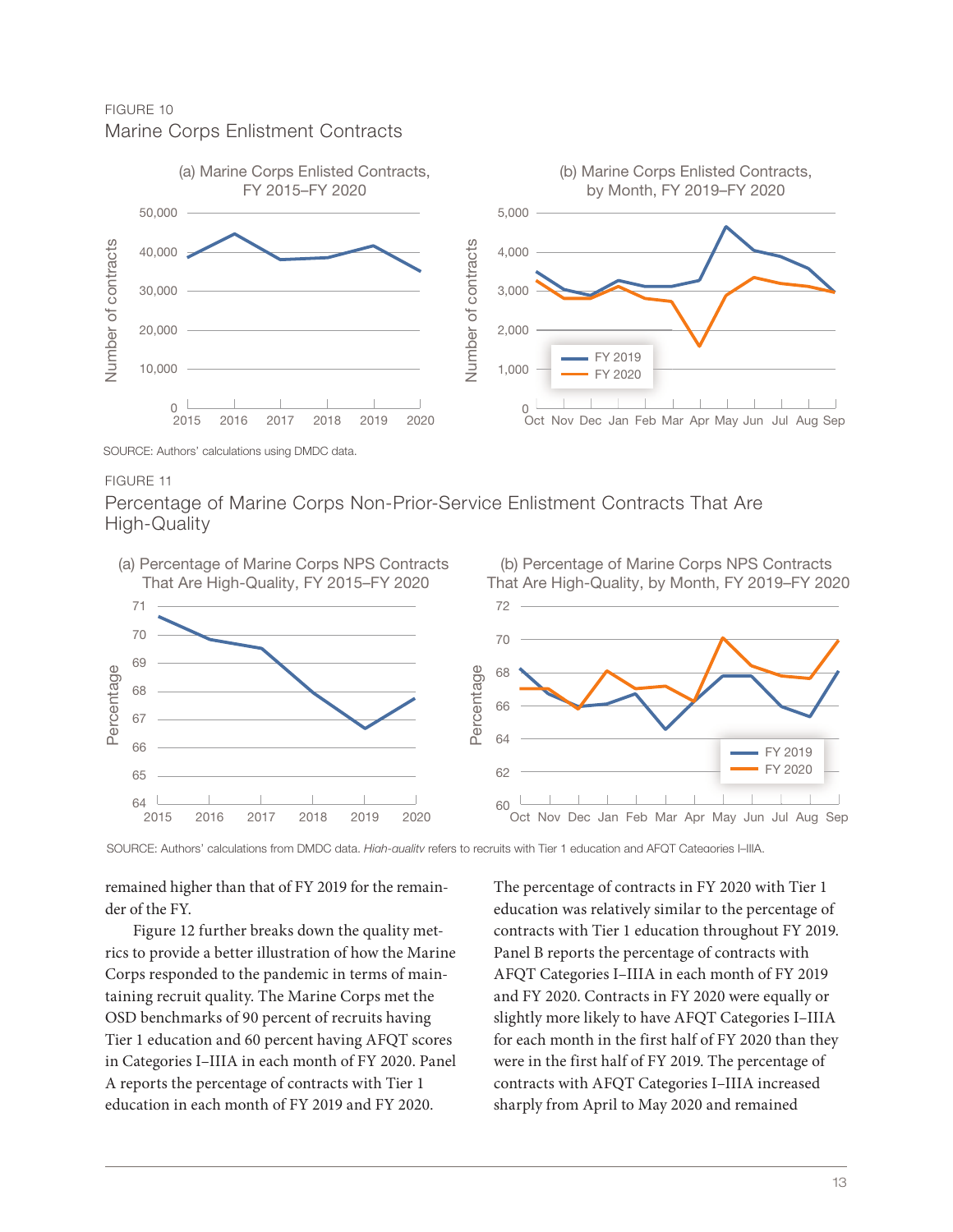Percentage of Marine Corps Contracts with Tier 1 Education and Armed Forces Qualification Test Categories I–IIIA



SOURCE: Authors' calculations from DMDC data.

slightly elevated above the level in the corresponding months of FY 2019 for the remainder of the FY.

### Summary

Marine Corps enlistment contracts and enlisted accessions dropped during FY 2020, as did retention of mid-career personnel. The Marine Corps ended FY 2020 with its end strength 5,242 (nearly 3 percent) under its goal from the beginning of FY 2020. However, the reductions in Marine Corps accessions, retention, and end strength are consistent with the parameters of its new restructuring plan, which includes a reduction in force strength across all years of service.

### Results for the U.S. Navy

### Policies During the Pandemic

Beginning by early April, Navy recruiters moved to largely virtual recruiting, with all prospecting moved to telephone or online (Werner, 2020a). News articles from spring 2020 attributed short-term drops in recruiting contracts in part to difficulties associated with virtual recruiting, though some interviews highlighted that the Navy had already been engaged in some online recruiting activities prior to the pan-



demic and therefore may have had something of a head start (Mondal, 2020). The Navy paused shipping to basic training in March and cut training class sizes in April. In May, training classes returned to their usual size upon the completion of renovations at Naval Station Great Lakes; renovations had allowed recruits to better practice social distancing (Werner, 2020b). With respect to retention, the Navy approved six-to-12-month contract extensions for personnel with planned separation dates before April 1, 2021, excluding certain groups of personnel (Naval Administration Message 089/20, 2020). These changes are generally similar to those made by the Army, and we would expect the effects on recruiting and retention outcomes to be qualitatively similar.

### Changes in End Strength, Accessions, and Retention

As shown in Table 5, the Navy planned to increase end strength in FY 2020 by 1,600 personnel over the projected FY 2019 level at the time that the FY 2020 budget was written in March 2019. This increase in personnel strength is part of a Navy plan to increase the size of the fleet (Cancian, 2020). Such an increase in strength would require that recruiting, retention, or both rise relative to their levels in FY 2019. The Navy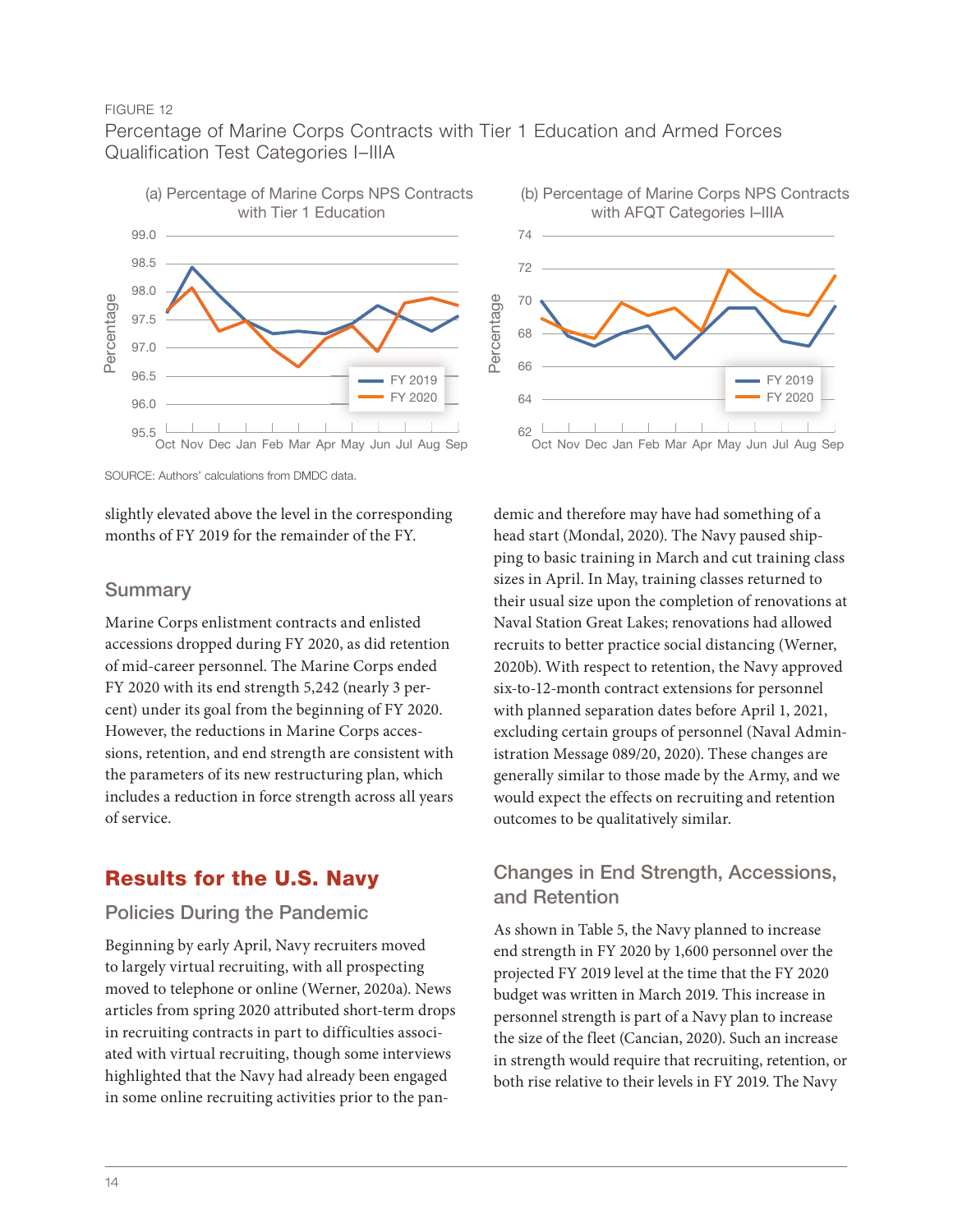### TABLE 5 Navy End Strength Goals

| Fiscal Year 2019 Actual | Fiscal Year 2020 Goal                                                                                    | Fiscal Year 2020 Actual |  |
|-------------------------|----------------------------------------------------------------------------------------------------------|-------------------------|--|
| 336.985                 | 340,500 (+1,600 more than FY 2019 projection)                                                            | 346.520                 |  |
|                         | SOURCE: Office of the Undersecretary of Defense (Comptroller)/Chief Financial Officer, 2019, 2020, 2021. |                         |  |

exceeded its end strength goal by nearly 6,000 personnel, raising its end strength by 9,265 over FY 2019.

Figure 13 reports the number of accessions in the Navy in each year from FY 2015 to FY 2020 (Panel A) and in each month of FY 2019 and FY 2020 (Panel B). Navy accessions dropped in April 2020 relative to FY 2019, but they had more than recovered by July. Overall, Navy accessions rose 2 percent relative to FY 2019.

The relative steadiness of Navy accessions means that retention must have risen in order to raise end strength. Figure 14 reports retention in FY 2019 and FY 2020 in the Navy. Retention of early-career personnel and retirement-eligible personnel rose; in December 2020, the Navy reported that FY 2020 retention of first-term sailors was 69 percent, above its benchmark of 57 percent (Maucione, 2020). However, expected years served in the Navy fell slightly, from 8.9 years in FY 2019 to 8.8 years in FY 2020. Expected years served rose by 8 percent for personnel with at least 20 YOS, whereas expected years served fell by 2 percent for personnel with less than 20 YOS.

### Changes in Recruit Quality

Figure 15 describes how Navy enlistment contracts changed in FY 2020. As shown in Panel A, contracts fell by 14 percent from FY 2019 to FY 2020, contrary to the relatively steady number of accessions. Panel B shows the number of Navy enlistment contracts produced in each month of FY 2019 and FY 2020. Contracts were lowest (relative to FY 2019) in April and May 2020, when some recruiting activities were virtual. Although contracts began to recover in June, they remained lower than their level in FY 2019 for the remainder of FY 2020.

Figure 16 reports the percentage of Navy NPS contracts that are high-quality. As shown in Panel A, the quality of contracts stayed relatively steady in FY 2020 relative to FY 2019, but also shows a drop between FY 2016 and FY 2018. Panel B plots the quality of contracts in each month of FY 2019 and FY 2020. The quality of contracts rose from April to May 2020 but quickly fell back to a level similar to that of FY 2019 for the remainder of the FY.

Figure 17 further breaks down the quality metrics. The Navy met the OSD benchmarks of 90 percent of recruits having Tier 1 education and 60 per-





## FIGURE 13

Navy Enlisted Accessions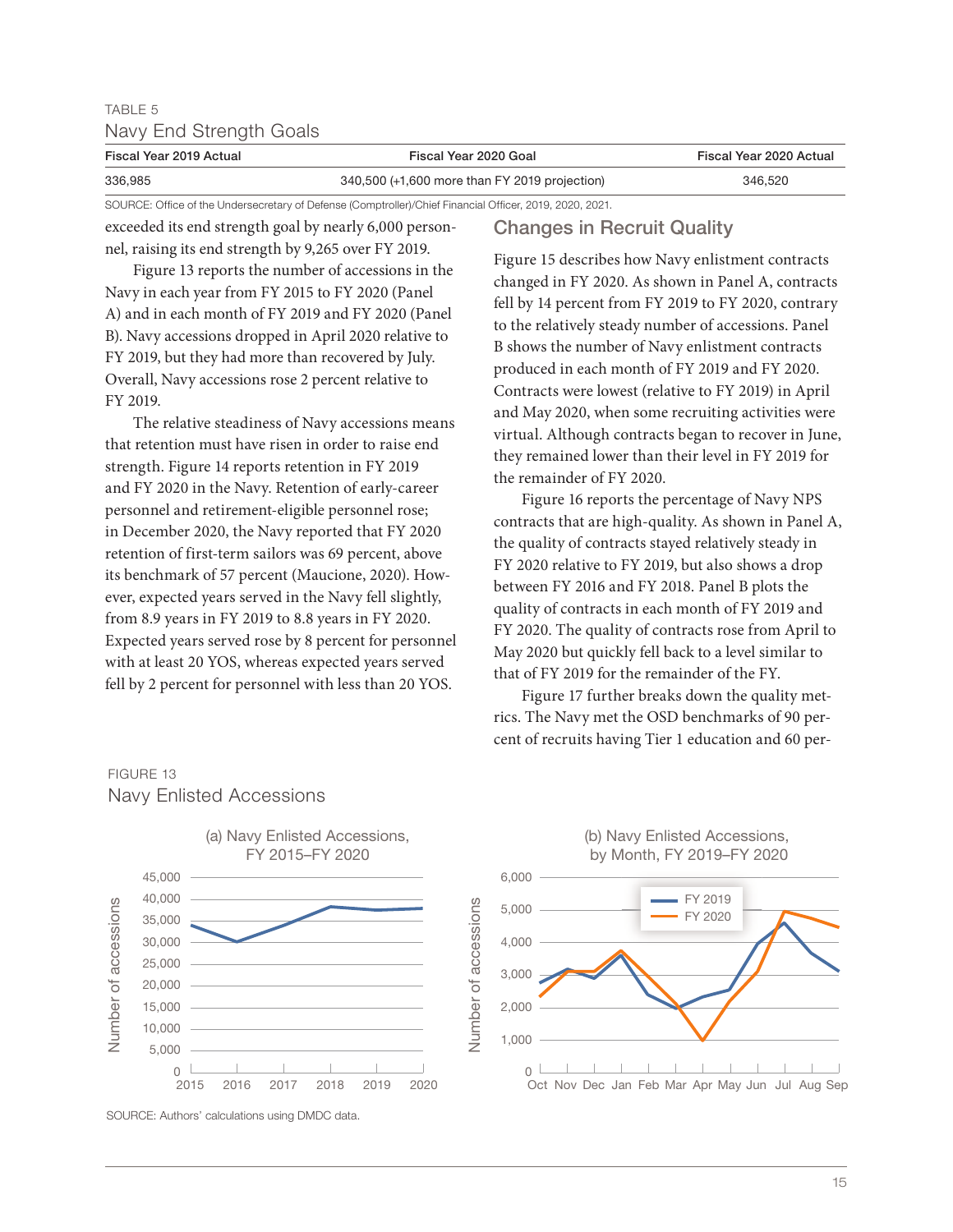FIGURE 14 Navy Retention in Fiscal Years 2019 and 2020



SOURCE: Authors' calculations using DMDC data.

FIGURE 15 Navy Enlistment Contracts





cent having AFQT scores in Categories I–IIIA in each month of FY 2020. Panel A reports the percentage of contracts with Tier 1 education in each month of FY 2019 and FY 2020. The percentage of contracts in FY 2020 with Tier 1 education was lower than the percentage of contracts with Tier 1 education in the corresponding months of FY 2019 throughout the first half of FY 2020 and increased to a level similar to the corresponding months of FY 2019 from March to May 2020. Panel B reports the percentage of AFQT

Categories I–IIIA contracts in each month of FY 2019 and FY 2020. From January to September of 2020, the percentage of contracts with AFQT Categories I–IIIA was relatively similar to the percentage in the corresponding months of 2019, with the exception of May (when the level in 2020 was substantially higher) and August (when the level in 2020 was somewhat lower).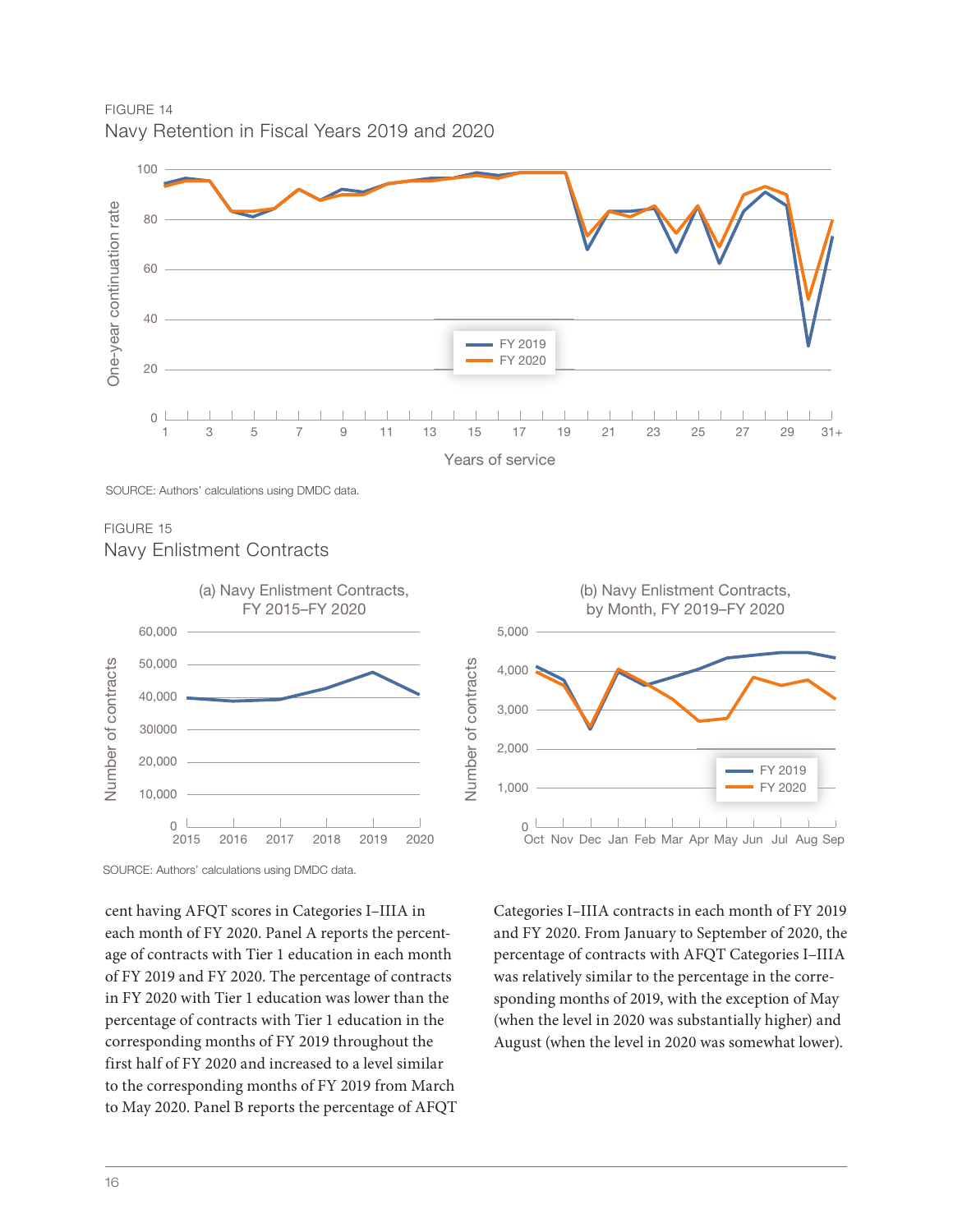### Percentage of Navy Non-Prior-Service Contracts That Are High-Quality



#### FIGURE 17

Percentage of Navy Contracts with Tier 1 Education and Armed Forces Qualification Test Categories I–IIIA





#### **Summary**

The Navy raised end strength in FY 2020, primarily through increased retention. Navy accessions rose slightly during FY 2020 relative to FY 2019, but retention rose by substantially more. The Navy also maintained recruit quality. Although the Navy seemed to show resiliency in terms of meeting end strength and sustaining recruit quality, the decrease in contracts, steady level of accessions, and planned expansion of the Navy may lead to greater pressure on the Navy

to increase accessions in FY 2021. Furthermore, the larger-than-planned expansion of end strength likely put pressure on the Navy budget, which was already strained by plans to increase the fleet to 500 ships. Moving forward, the Navy will likely cut end strength and plan on a smaller expansion of the fleet (Cancian, 2020, 2021).

SOURCE: Authors' calculations from DMDC data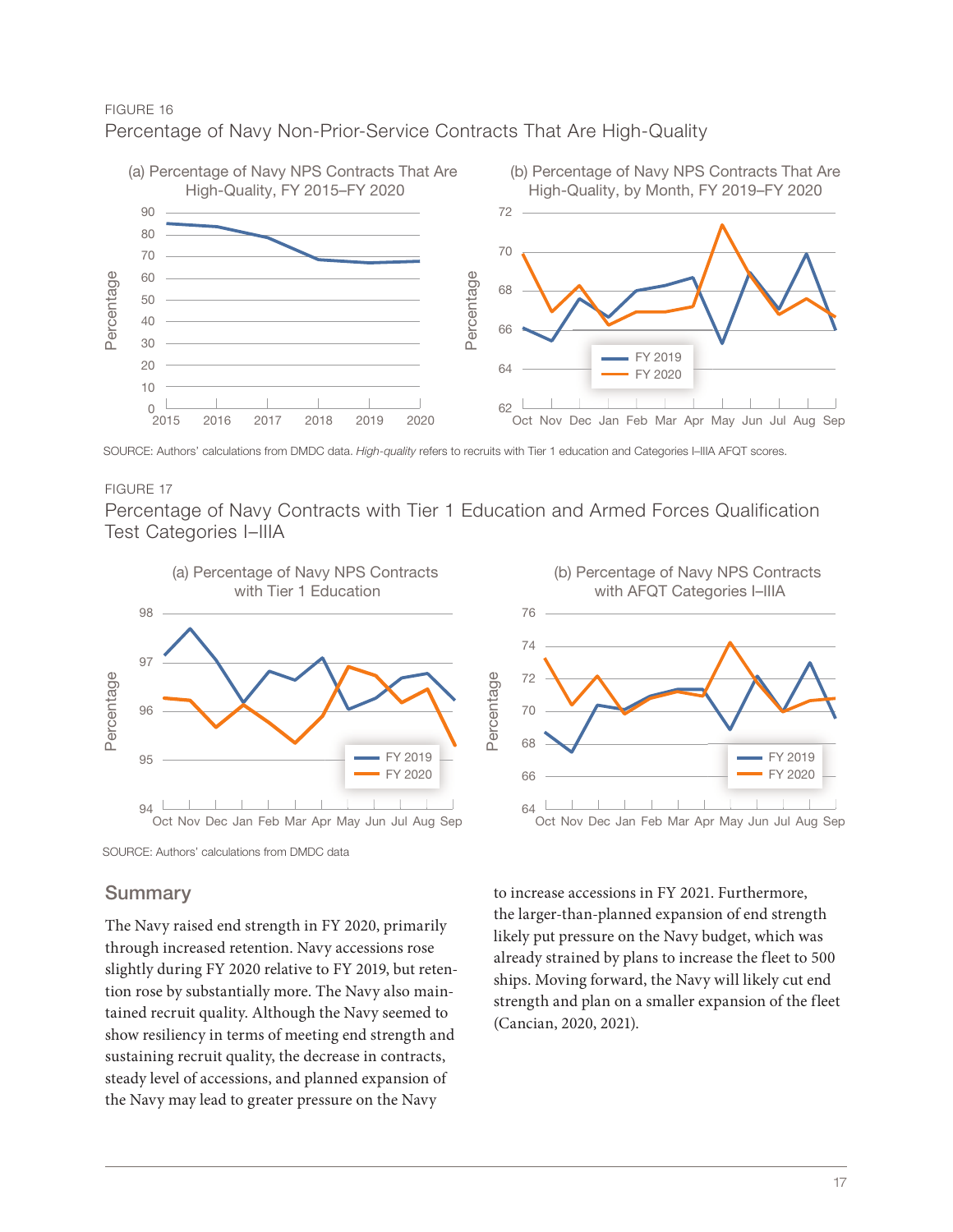### Results for the U.S. Air Force

### Policies During the Pandemic

Beginning in early April, Air Force recruiters moved to largely virtual recruiting (Clash, 2020). The Air Force also lowered its accession goal early in the pandemic in recognition of the difficulties that recruiters were facing (Losey, 2020). The Air Force paused shipping to basic training at Lackland Air Force Base in April 2020 and opened a second, smaller basic training location at Keesler Air Force Base to partially offset the smaller training classes. In June, the Air Force restored the size of training classes at Lackland Air Force Base to their usual size, with the final training class at Keesler Air Force Base beginning in September (Vergun, 2020). With respect to retention, by early April 2020, short-term contract extensions were available for Air Force personnel (Correll, 2020). These changes are generally similar to those made by the Army and Navy, and we would expect the effects on recruiting and retention outcomes to be qualitatively similar.

### Changes in End Strength, Accessions, and Retention

As shown in Table 6, the Air Force planned to increase end strength in FY 2020 by 2,500 personnel over the projection for FY 2019 at the time of the writing of the FY 2020 budget in March 2019. Such an increase would require that recruiting, retention, or both rise relative to their levels in FY 2019. The Air Force exceeded its end strength goal in FY 2020 by 905 personnel, which was an increase in end strength of 1,604 personnel.

Figure 18 reports the number of accessions in the Air Force in every year from FY 2015 to FY 2020 (Panel A) and in each month of FY 2019 and FY 2020 (Panel B). The pattern of accessions in the Air Force in FY 2020 relative to FY 2019 was relatively similar to that of the Army. Accessions were lowest, relative

to their level in FY 2019, in April and May, but they began to recover in June. In total, Air Force accessions fell by 18 percent relative to FY 2019, consistent with the downward revision in the Air Force accession goal after the pandemic hit.

The drop in Air Force accessions means that retention must have risen in order to raise end strength. Figure 19 shows that retention rose at almost every YOS between FY 2019 and FY 2020, consistent with news articles noting record high retention (Cohen, 2020). Expected years served per recruit rose from 9.0 years in FY 2019 to 9.9 years in FY 2020. The increase in retention was especially high for those with at least 20 YOS: Expected years for those personnel increased by 41 percent, relative to an 8 percent increase for personnel with less than 20 YOS.

### Changes in Recruit Quality

As shown in Panel A in Figure 20, contracts fell by 22 percent from FY 2019 to FY 2020, a slightly larger drop than the 18 percent drop in accessions. Panel B shows the number of Air Force enlistment contracts produced in each month of FY 2019 and FY 2020. Contracts were lowest, relative to FY 2019, in April and May 2020, when some recruiting activities were virtual. Contracts began to recover in June, but they remained lower than their FY 2019 level for the remainder of FY 2020.

In terms of recruit quality, Figure 21's Panel A shows that the quality of contracts rose in FY 2020 relative to FY 2019, reversing a downward trend from FY 2017 to FY 2019. Panel B plots the quality of contracts in each month of FY 2019 and FY 2020. The quality of contracts rose relatively steadily over the course of FY 2020, with no clear trend break during the early months of the COVID-19 pandemic.

Figure 22 further breaks down the quality metrics to better understand how the Air Force responded to the pandemic in terms of maintaining

#### TABLE 6

### Air Force End Strength Goals

| Fiscal Year 2019 Actual | Fiscal Year 2020 Goal                                                                                    | Fiscal Year 2020 Actual |  |
|-------------------------|----------------------------------------------------------------------------------------------------------|-------------------------|--|
| 332.101                 | 332,800 (+2,500 more than FY 2019 projection)                                                            | 333.705                 |  |
|                         | SOURCE: Office of the Undersecretary of Defense (Comptroller)/Chief Financial Officer, 2019, 2020, 2021. |                         |  |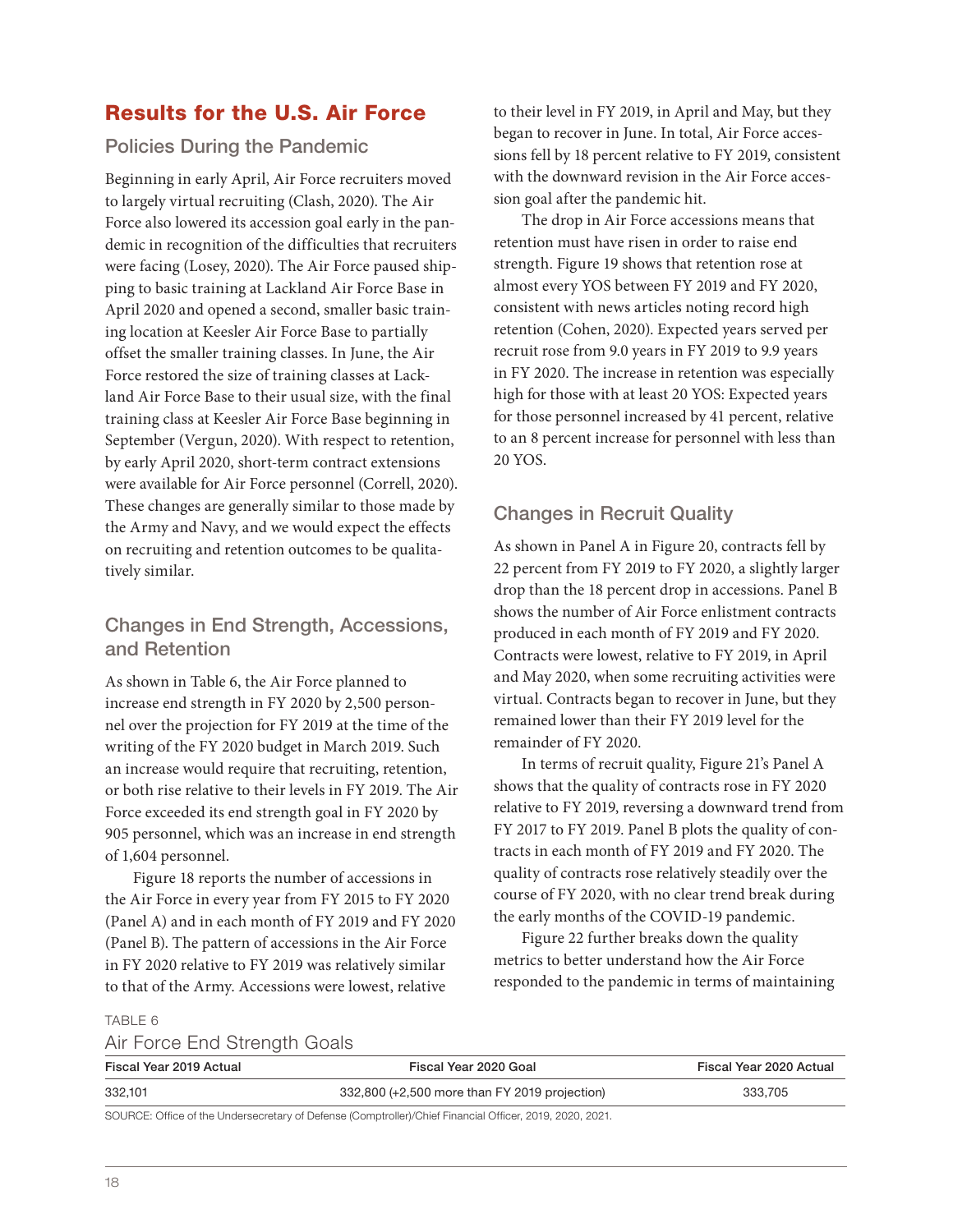FIGURE 18 Air Force Enlisted Contracts



Air Force Retention in Fiscal Years 2019 and 2020



SOURCE: Authors' calculations using DMDC data.

recruit quality. The Air Force met the OSD benchmarks of 90 percent of recruits having Tier 1 education and 60 percent having AFQT scores in Categories I–IIIA in every month of FY 2020. Panel A reports the percentage of contracts with Tier 1 education in each month of FY 2019 and FY 2020. The percentage of contracts in FY 2020 with Tier 1 education was similar to the percentage of contracts with Tier 1 education in the corresponding months of FY 2019

throughout the first half of FY 2020 and fell to a level slightly below that of the corresponding months of FY 2019 starting in March 2020. Panel B reports the percentage of contracts with AFQT Categories I–IIIA in each month of FY 2019 and FY 2020. The percentage are of contracts with AFQT Categories I–IIIA in the first half of FY 2020 was relatively similar to the percentage in the corresponding months of 2019 but was substantially higher than the percentage in the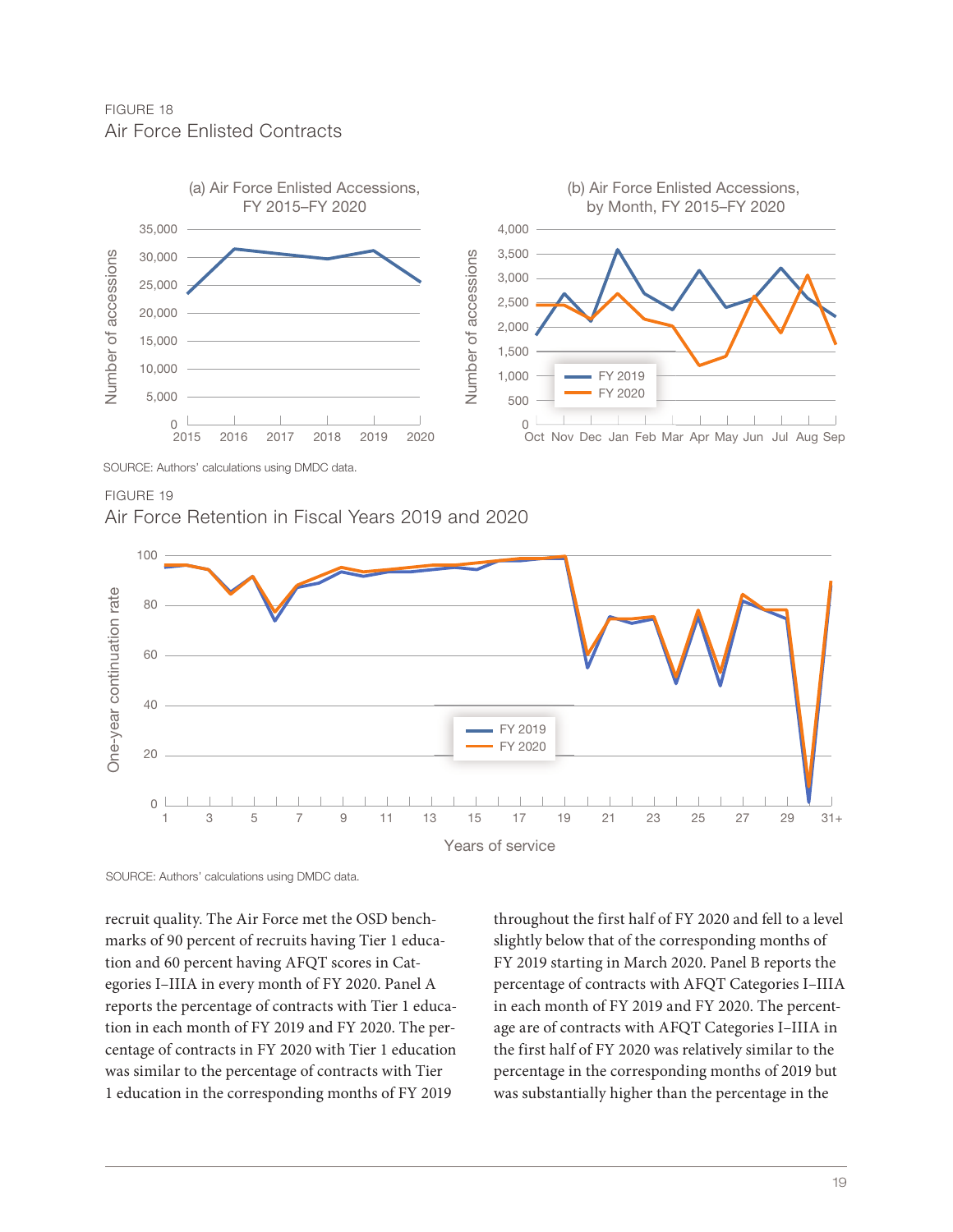FIGURE 20 Air Force Enlistment Contracts



### Quality of Air Force Enlistment Contracts



corresponding months of FY 2019 from March to September of FY 2020.

### **Summary**

The Air Force raised end strength in FY 2020, primarily through increased retention. Although the Air Force did meet its FY 2020 accession goal, that goal was reduced substantially during the early months of the pandemic. Recruit quality rose over the year. The Air Force clearly showed resiliency in terms of meeting end strength and sustaining recruit quality.

### **Conclusions**

Despite the challenges associated with the emergence of COVID-19, the Army, Air Force, and Navy all exceeded their FY 2020 end strength goals. The decrease in Marine Corps end strength is more likely linked to a new force restructuring plan that began at the same time as the COVID-19 pandemic. Accessions fell in the Army, Air Force, and Marine Corps, whereas they increased slightly for the Navy. Retention rose, especially for retirement-eligible personnel, for the Army, Navy, and Air Force; retention fell

(b) Air Force Enlistment Contracts, by Month, FY 2019–FY 2020

> FY 2019 FY 2020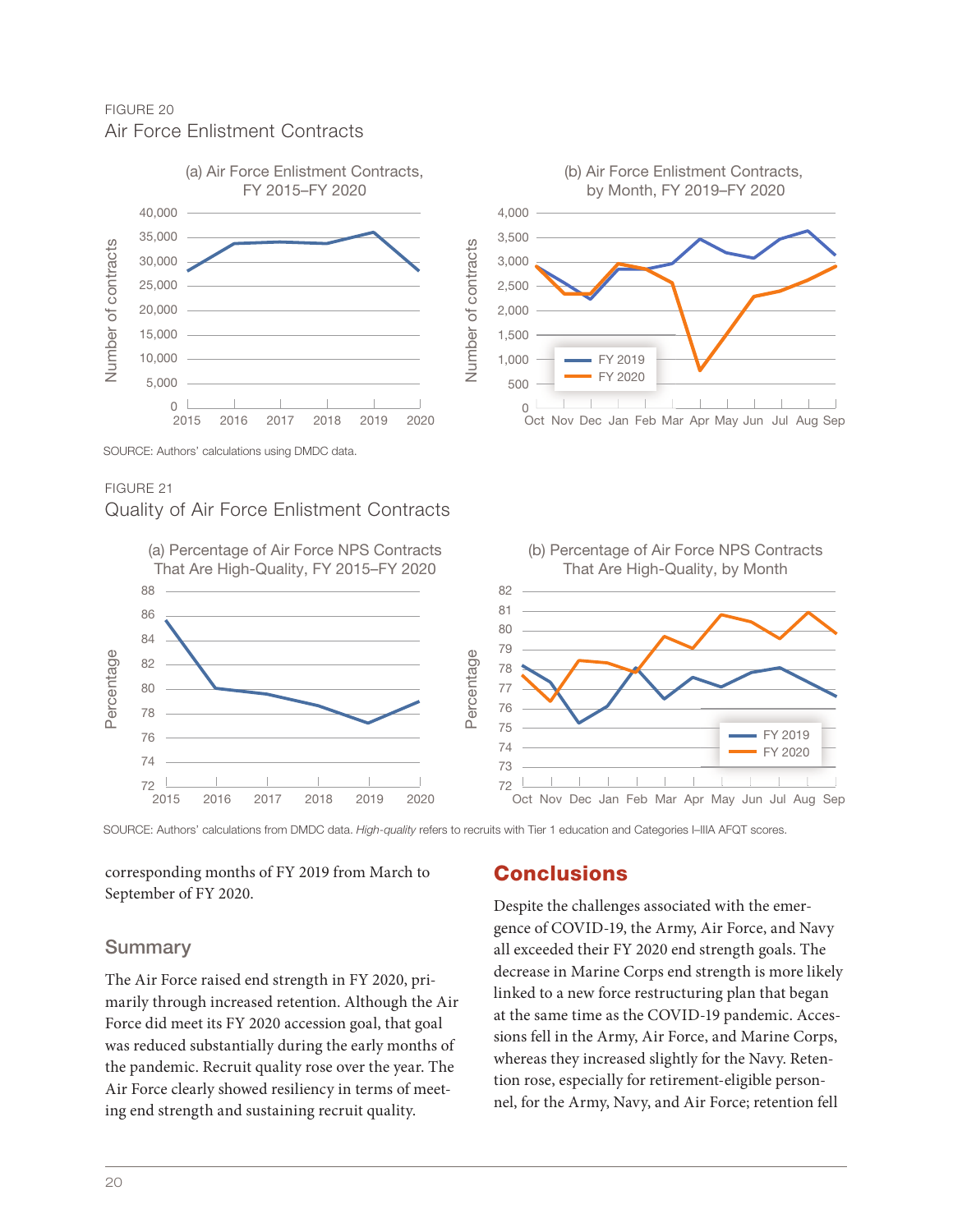### Percentage of Air Force Contracts with Tier 1 Education and Armed Forces Qualification Test Categories I–IIIA





SOURCE: Authors' calculations from DMDC data.

for the Marine Corps, especially among personnel with less than 20 YOS. All four services maintained or improved the quality of enlistment contracts in FY 2020 relative to FY 2019.

This analysis does not take into account changes in recruiting and retention targets, recruiting resources, the economy, or other factors that past research shows affect individuals' decisions to join or remain in the military (e.g., Warner and Asch, 1996). A more complete analysis of the effect of COVID-19 on military recruiting and retention would include this information to tease out the effect of the threat of

infectious disease from the effects of economic factors and changes in policies and resources that the services made to compensate for the pandemic. Analyses that included these additional factors could help determine the portion of the changes in Marine Corps enlistment contracts that was related to the new force restructuring plan, which changed recruiting targets, versus the portion that was related to the COVID-19 pandemic. More broadly, such research could provide information on the effectiveness of policies, such as virtual recruiting, that the services adopted during the pandemic.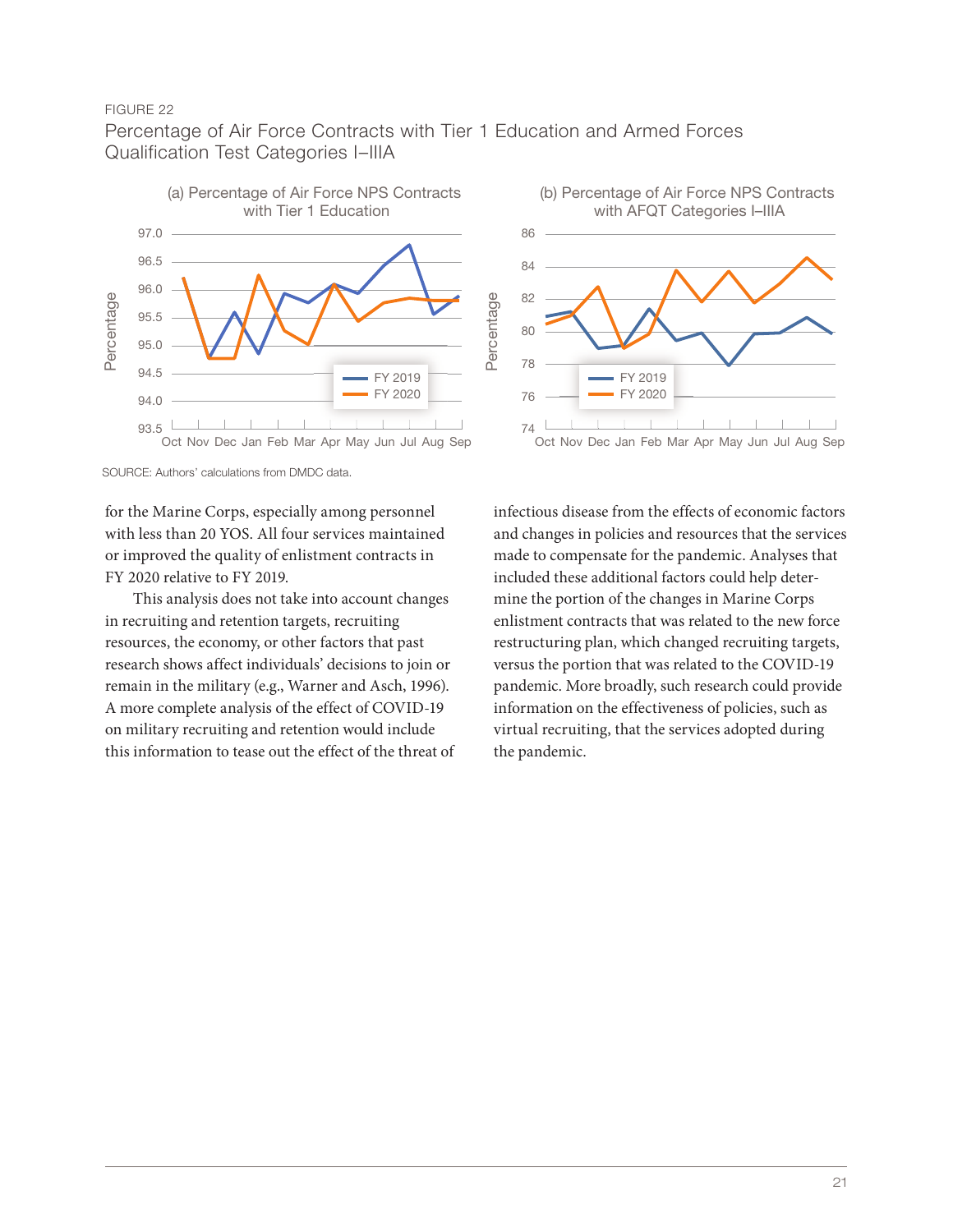### Endnotes

1 As first highlighted by Dertouzos, 1984, recruiters do not passively process contracts but can emphasize different categories of enlistments and the intensity of their effort, based on their contract goals and incentives. Consequently, demand factors also affect contracts.

2 The Navy and Marine Corps rarely accept recruits with prior military service, and the Air Force accepts only a small number each year.

 $3$  An alternative metric is the reenlistment rate among enlisted members eligible to reenlist. Reenlistment occurs at the end of each enlistment contract and represents the voluntary decision of eligible members to continue to serve instead of separating at the end of their obligated service. Because we lack data on enlistment term length and reenlistment eligibility, we opted to use continuation rates to measure retention.

<sup>4</sup> Such attrition may occur because of service-ending injuries that make members unfit for continued service or "for the good of the service" (e.g., because of drug or alcohol abuse or performance issues). Continuation rates reflect the services' attrition policies to some degree.

 $5$  It is beyond the scope of this report to consider other factors that might have affected retention, such as enlistment bonuses and services' attrition policies.

### References

Army Public Affairs, "U.S. Army Updates Promotion and Retention Policies in Response to COVID-19," U.S. Army, press release, March 31, 2020. As of September 27, 2021: https://www.army.mil/article/234150/u\_s\_army\_updates\_ [promotion\\_and\\_retention\\_policies\\_in\\_response\\_to\\_covid\\_19](https://www.army.mil/article/234150/u_s_army_updates_promotion_and_retention_policies_in_response_to_covid_19)

Asch, Beth J., *Navigating Current and Emerging Army Recruiting Challenges: What Can Research Tell Us?* Santa Monica, Calif.: RAND Corporation, RR-3107-A, 2019. As of September 27, 2021: [https://www.rand.org/pubs/research\\_reports/RR3107.html](https://www.rand.org/pubs/research_reports/RR3107.html)

Buddin, Richard, *Success of First-Term Soldiers: The Effects of Recruiting Practices and Recruit Characteristics*, Santa Monica, Calif : RAND Corporation, MG-262-A, 2005. As of September 27, 2021:

<https://www.rand.org/pubs/monographs/MG262.html>

Burns, Robert, and Lolita Baldor, "Army Closing Recruiting Stations Because of Coronavirus, Moving Effort Online," *Army Times*, March 21, 2020. As of September 27, 2021: [https://www.armytimes.com/news/your-military/2020/03/21/](https://www.armytimes.com/news/your-military/2020/03/21/army-closing-recruiting-stations-moves-effort-online/) army-closing-recruiting-stations-moves-effort-online/

Cancian, Mark, "U.S. Military Forces in FY 2021: Navy," Center for Strategic and International Studies, November 9, 2020. As of July 16, 2021:

<https://www.csis.org/analysis/us-military-forces-fy-2021-navy>

———, *U.S. Military Forces in FY 2021: The Last Year of Growth?*  Washington, D.C.: Center for Strategic and International Studies, March 2021. As of September 27, 2021:

https://csis-website-prod.s3.amazonaws.com/s3fs-public/ [publication/210318\\_Cancian\\_Military\\_Forces.pdf?6iYr0beO.](https://csis-website-prod.s3.amazonaws.com/s3fs-public/publication/210318_Cancian_Military_Forces.pdf?6iYr0beO.Ps9rQJQCQjTPPPKndGuLGxg) Ps9rQJQCQjTPPPKndGuLGxg

Chetty, Raj, John N. Friedman, Nathaniel Hendren, Michael Stepner, and The Opportunity Insights Team, "The Economic Impacts of COVID-19: Evidence from a New Public Database Built Using Private Sector Data," National Bureau of Economic Research, NBER Working Paper No. 27431, June 2020, revised November 2020. As of September 27, 2021: <https://www.nber.org/papers/w27431>

Clash, Jim, "How The Air Force Is Coping with the COVID-19 Pandemic," *Forbes*, April 5, 2020. As of September 27, 2021: [https://www.forbes.com/sites/jimclash/2020/04/05/how-the-air](https://www.forbes.com/sites/jimclash/2020/04/05/how-the-air-force-is-coping-with-the-covid-19-pandemic)force-is-coping-with-the-covid-19-pandemic

Cohen, Rachel S., "Air Force Retention Soars amid COVID-19 Uncertainty," *Air Force Magazine*, December 1, 2020. As of September 27, 2021: [https://www.airforcemag.com/air-force-retention-soars-amid](https://www.airforcemag.com/air-force-retention-soars-amid-covid-19-uncertainty)covid-19-uncertainty

Correll, Nancy, "Air Force Weighs in on Stop-Loss Policy: 'We're Not at That Point Yet,'" *Air Force Times*, April 10, 2020. As of September 27, 2021:

https://www.airforcetimes.com/news/coronavirus/2020/04/10/ [air-force-weighs-in-on-stop-loss-policy-were-not-at-that-point](https://www.airforcetimes.com/news/coronavirus/2020/04/10/air-force-weighs-in-on-stop-loss-policy-were-not-at-that-point-yet)yet

Dale, Charles, and Curtis Gilroy, "Enlistments in the All-Volunteer Force: Note," *American Economic Review*, Vol. 75, No. 3, 1985, pp. 547–551.

Dertouzos, James N., *Enlistment Supply, Recruiter Objectives, and the All-Volunteer Arm*y, Santa Monica, Calif.: RAND Corporation, P-7022, 1984. As of December 9, 2021: <https://www.rand.org/pubs/papers/P7022.html>

Flood, Sarah, Miriam King, Renae Rodgers, Steven Ruggles, and J. Robert Warren, Integrated Public Use Microdata Series, Current Population Survey: Version 7.0, Minneapolis, Minn.: Integrated Public Use Microdata Series, 2020.

Kapp, Lawrence, *Defense Primer: Active Duty Enlisted Recruiting*, Washington, D.C.: Congressional Research Service, IF11147, January 28, 2021. As of September 27, 2021: [https://crsreports.congress.gov/product/](https://crsreports.congress.gov/product/details?prodcode=IF11147) details?prodcode=IF11147

Knapp, David, Bruce R. Orvis, Christopher E. Maerzluft, and Tiffany Tsai, *Resources Required to Meet the U.S. Army's Enlisted Recruiting Requirements Under Alternative Recruiting Goals, Conditions, and Eligibility Policies*, Santa Monica, Calif.: RAND Corporation, RR—1364-A, 2018. As of September 27, 2021: [https://www.rand.org/pubs/research\\_reports/RR2364.html](https://www.rand.org/pubs/research_reports/RR2364.html)

Kronenberg, Justin, "Marine Corps Recruiting Command Transitions to Digital, Telephonic Prospecting," U.S. Marines, press release, April 2, 2020. As of September 27, 2021: [https://www.marines.mil/News/News-Display/Article/2135033/](https://www.marines.mil/News/News-Display/Article/2135033/marine-corps-recruiting-command-transitions-to-digital-telephonic-prospecting/) marine-corps-recruiting-command-transitions-to-digitaltelephonic-prospecting/

Losey, Stephen, "Active-Duty Accessions Dropped by 7,000 After COVID Hit—and Closed Schools Could Make Next Year Even Harder," *Air Force Times*, September 14, 2020. As of September 27, 2021:

[https://www.airforcetimes.com/news/your-air-force/2020/09/14/](https://www.airforcetimes.com/news/your-air-force/2020/09/14/active-duty-accessions-dropped-by-7000-after-covid-hit-and-closed-schools-could-make-next-year-even-harder) active-duty-accessions-dropped-by-7000-after-covid-hit-andclosed-schools-could-make-next-year-even-harder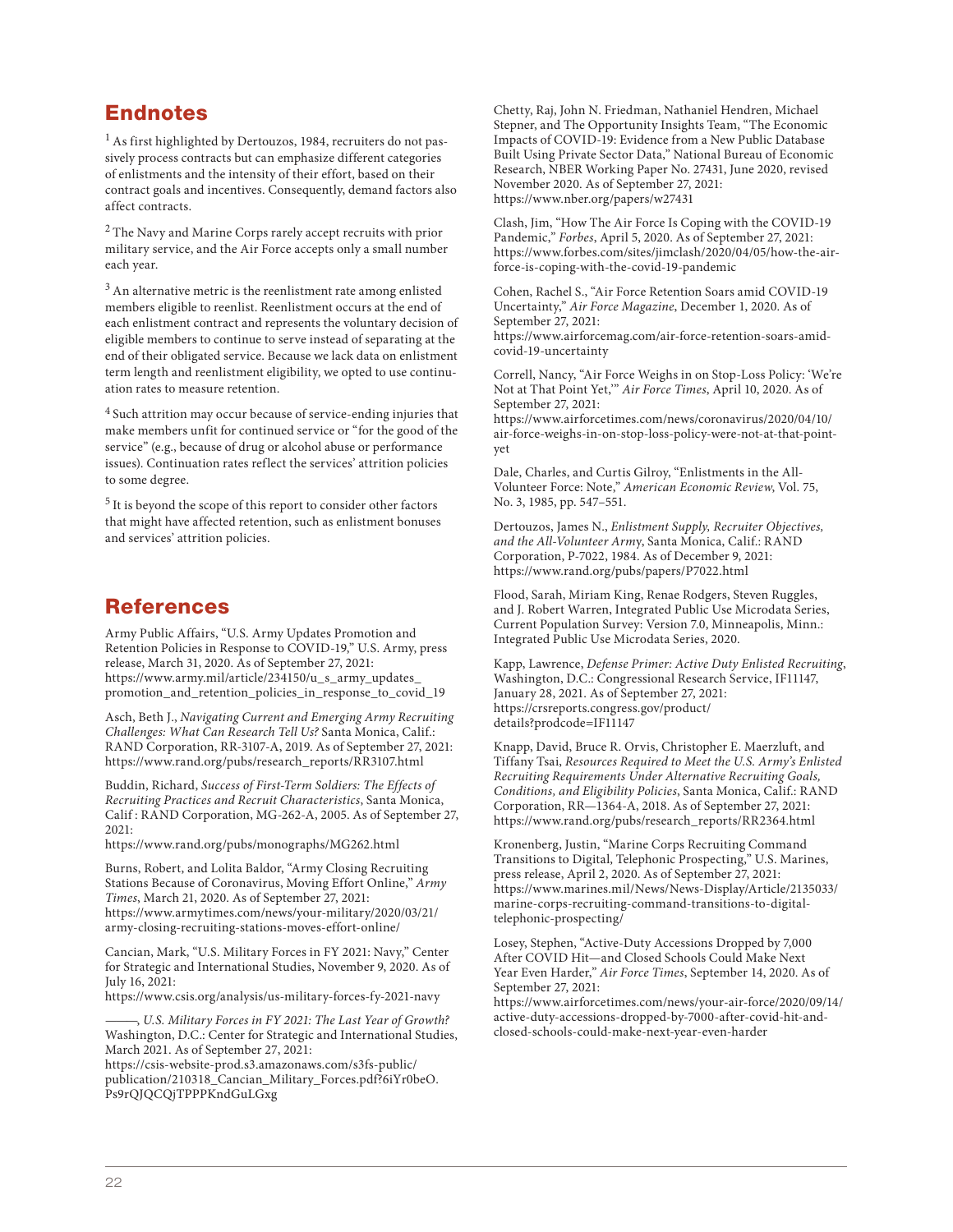Marine Corps Administrative Message 213/20, *Extension Options in Response to Covid-19*, Washington, D.C.: U.S. Marine Corps Department of Manpower and Reserve Affairs, April 6, 2020. As of September 27, 2021:

[https://www.marines.mil/News/Messages/Messages-Display/](https://www.marines.mil/News/Messages/Messages-Display/Article/2138019/extension-options-in-response-to-covid-19) Article/2138019/extension-options-in-response-to-covid-19

Maucione, Scott, "After a Year of High Retention, the Navy Is Thinking About Force Balance," *Federal News Network*, December 30, 2020. As of September 27, 2021: [https://federalnewsnetwork.com/navy/2020/12/after-a-year-of](https://federalnewsnetwork.com/navy/2020/12/after-a-year-of-high-retention-the-navy-is-thinking-about-force-balance)high-retention-the-navy-is-thinking-about-force-balance

Mondal, Arnab, "The Navy Got a Head Start on Remote Recruiting. When the Pandemic Hit, It Paid Off," *Military.com*, October 16, 2020. As of September 27, 2021: [https://www.military.com/daily-news/2020/10/16/navy-got-head](https://www.military.com/daily-news/2020/10/16/navy-got-head-start-remote-recruiting-when-pandemic-hit-it-paid-off.html)start-remote-recruiting-when-pandemic-hit-it-paid-off.html

Naval Administration Message 089/20, V*oluntary Extensions for Active Component Navy Members with Approved Separation or Retirement Dates*, Washington, D.C.: Chief of Naval Operations, March 26, 2020. As of September 27, 2021: https://www.navy.mil/Resources/NAVADMINs/Message/ [Article/2338083/voluntary-extensions-for-active-component](https://www.navy.mil/Resources/NAVADMINs/Message/Article/2338083/voluntary-extensions-for-active-component-navy-members-with-approved-separation)navy-members-with-approved-separation

Office of the Undersecretary of Defense (Comptroller)/Chief Financial Officer, *Defense Budget Overview: United States Department of Defense Fiscal Year 2020 Budget Request*, Washington, D.C., March 2019. As of September 27, 2021: https://comptroller.defense.gov/Portals/45/Documents/ [defbudget/fy2020/fy2020\\_Budget\\_Request\\_Overview\\_Book.pdf](https://comptroller.defense.gov/Portals/45/Documents/defbudget/fy2020/fy2020_Budget_Request_Overview_Book.pdf)

———, *Defense Budget Overview: United States Department of Defense Fiscal Year 2021 Budget Request*, Washington, D.C., May 2020. As of October 19, 2021: https://comptroller.defense.gov/Portals/45/Documents/

[defbudget/fy2021/fy2021\\_Budget\\_Request\\_Overview\\_Book.pdf](https://comptroller.defense.gov/Portals/45/Documents/defbudget/fy2021/fy2021_Budget_Request_Overview_Book.pdf) 

———, *Defense Budget Overview: United States Department of Defense Fiscal Year 2022 Budget Request*, Washington, D.C., May 2021. As of September 27, 2021:

https://comptroller.defense.gov/Portals/45/Documents/ [defbudget/FY2022/FY2022\\_Budget\\_Request\\_Overview\\_](https://comptroller.defense.gov/Portals/45/Documents/defbudget/FY2022/FY2022_Budget_Request_Overview_Book.pdf) Book.pdf

Orvis, Bruce R., Christopher E. Maerzluft, Sung-Bou Kim, Michael G. Shanley, and Heather Krull, *Prospective Outcome Assessment for Alternative Recruit Selection Policies*, Santa Monica, Calif.: RAND Corporation, RR-2267-A, 2018. As of September 27, 2021:

[https://www.rand.org/pubs/research\\_reports/RR2267.html](https://www.rand.org/pubs/research_reports/RR2267.html)

Snow, Shawn, "Parris Island Halts Arrival of New Recruits over COVID-19 Concerns," *Marine Corps Times*, March 30, 2020a. As of September 27, 2021:

https://www.marinecorpstimes.com/news/

[coronavirus/2020/03/30/parris-island-halts-arrival-of-new](https://www.marinecorpstimes.com/news/coronavirus/2020/03/30/parris-island-halts-arrival-of-new-recruits-over-covid-19-concerns)recruits-over-covid-19-concerns

, "The Corps Has Halved the Number of Recruits Shipping to Boot Camp and Wants Them to Self-Isolate for 14 Days," *Marine Times*, April 22, 2020b. As of September 27, 2021: https://www.marinecorpstimes.com/news/ coronavirus/2020/04/22/the-corps-has-halved-the-number-of[recruits-shipping-to-boot-camp-and-wants-them-to-self-isolate](https://www.marinecorpstimes.com/news/coronavirus/2020/04/22/the-corps-has-halved-the-number-of-recruits-shipping-to-boot-camp-and-wants-them-to-self-isolate-for-14-days)for-14-days

USAREC Public Affairs—*See* U.S. Army Recruiting Command Public Affairs.

U.S. Army Recruiting Command Public Affairs, "U.S. Army to Resume Shipping Recruits to Basic Training After Two-Week Pause," U.S. Army Recruiting Command, April 20, 2020a. As of September 27, 2021:

[https://recruiting.army.mil/News/Article/2156718/us-army-to](https://recruiting.army.mil/News/Article/2156718/us-army-to-resume-shipping-recruits-to-basic-training-after-two-week-pause)resume-shipping-recruits-to-basic-training-after-two-weekpause

-, "USAREC Begins Deliberate, Methodical Return to In-Person Applicant Processing." U.S. Army Recruiting Command, April 27, 2020b. As of September 27, 2021: https://recruiting.army.mil/News/Article/2165599/usarec-

[begins-deliberate-methodical-return-to-in-person-applicant](https://recruiting.army.mil/News/Article/2165599/usarec-begins-deliberate-methodical-return-to-in-person-applicant-processing)processing

U.S. Marine Corps, *Force Design 2030*, Washington, D.C., March 2020. As of September 28, 2021:

https://www.hqmc.marines.mil/Portals/142/Docs/CMC38%20 [Force%20Design%202030%20Report%20Phase%20I%20and%20](https://www.hqmc.marines.mil/Portals/142/Docs/CMC38%20Force%20Design%202030%20Report%20Phase%20I%20and%20II.pdf?ver=2020-03-26-121328-460) II.pdf?ver=2020-03-26-121328-460

Vergun, David, "Precautions Protect Air Force Trainees from COVID-19," U.S. Department of Defense, press release, April 10, 2020. As of September 28, 2021: [https://www.defense.gov/Explore/News/Article/Article/2145502/](https://www.defense.gov/Explore/News/Article/Article/2145502/precautions-protect-air-force-trainees-from-covid-19/) precautions-protect-air-force-trainees-from-covid-19/

Warner, John T., and Beth J. Asch, "The Economics of Military Manpower," in Keith Hartley and Todd Sandler, eds., *Handbook of Defense Economics*, Amsterdam: Elsevier, Vol. 1, 1995, pp. 347–398.

Wenger, Jennie W., Heather Krull, Elizabeth Bodine-Baron, Eric V. Larson, Joshua Mendelsohn, Tepring Piquado, and Christine Anne Vaughan, *Social Media and the Army: Implications for Outreach and Recruiting*, Santa Monica, Calif.: RAND Corporation, RR-2686-A, 2019. As of September 28, 2021: [https://www.rand.org/pubs/research\\_reports/RR2686.html](https://www.rand.org/pubs/research_reports/RR2686.html)

Werner, Ben, "COVID-19 Pandemic Pushing Navy to 100 Percent Virtual Recruiting," *USNI News*, April 6, 2020a. As of September 28, 2021:

[https://news.usni.org/2020/04/06/covid-19-pandemic-pushing](https://news.usni.org/2020/04/06/covid-19-pandemic-pushing-navy-to-100-percent-virtual-recruiting)navy-to-100-percent-virtual-recruiting

, "COVID-19 Mitigation Efforts Allowing Navy to Increase New Recruit Training Class Sizes," *USNI News*, May 15, 2020b. As of September 28, 2021:

[https://news.usni.org/2020/05/15/covid-19-mitigation-efforts](https://news.usni.org/2020/05/15/covid-19-mitigation-efforts-allowing-navy-to-increase-new-recruit-training-class-sizes)allowing-navy-to-increase-new-recruit-training-class-sizes